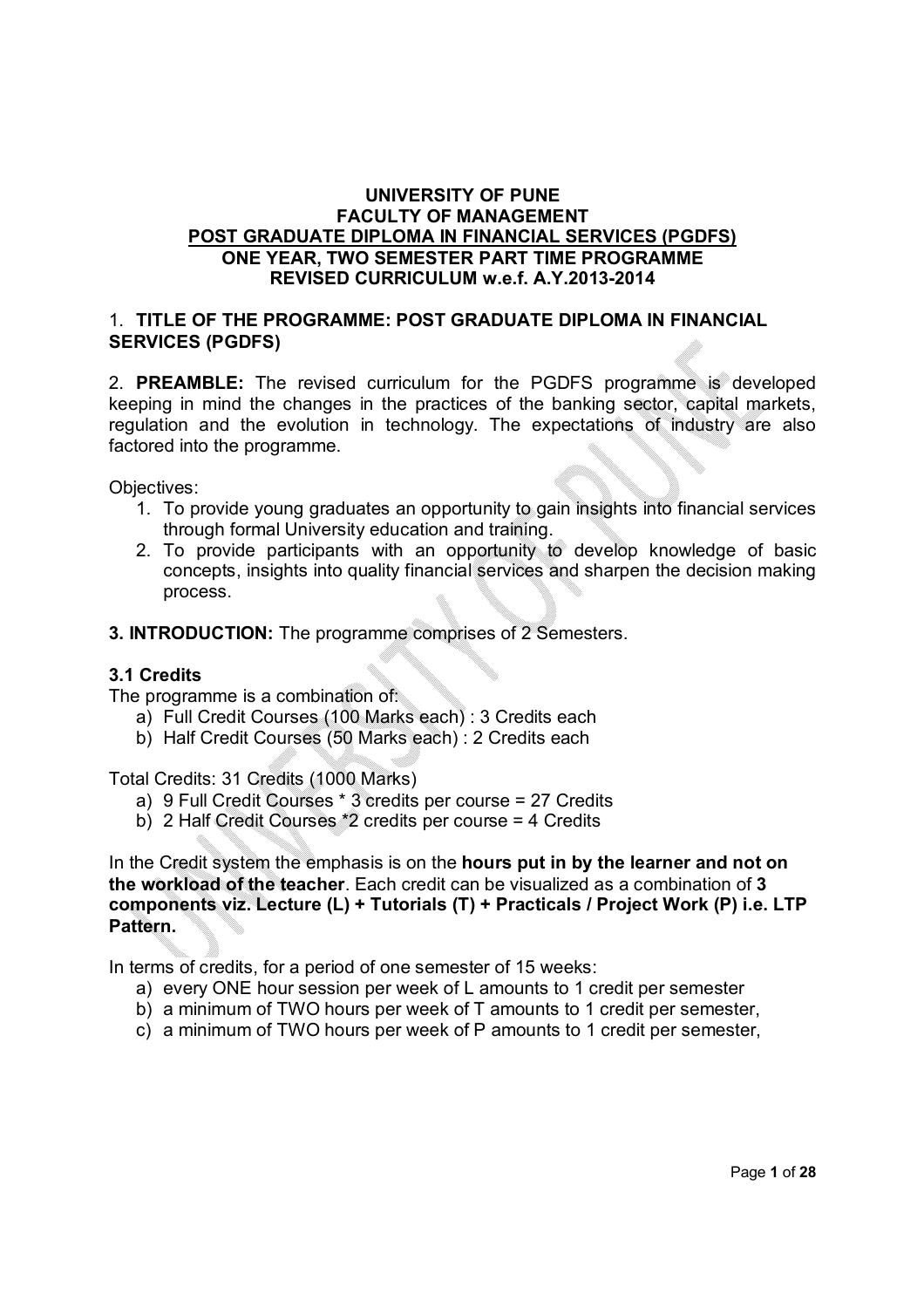The effort of the learner for each Credit Point may be considered under two parts –

- a) The hours actually spent in class room / practical / field work instructions and
- b) The notional hours spent by the Learner in self study, in the library, peer interactions, case study, writing of journals and assignments, projects etc for the completion of that course.

*Teaching / learning sessions are to be interpreted in a broader perspective as follows:* 

- a) Teaching Learning Processes: Classroom sessions, Group Exercises, Seminars, Small Group Projects, etc.
- b) Evaluation: Tutorials, Class Tests, Presentations, Field work, Assignments, etc.

**3.2 Adoption of Credit and Grading System:** As per national and international trends, it is proposed to adopt the Credit and Grading System for the PGDFS programme.

# **Salient features of the grading system:**

- 1. Learners are placed in ability bands that represent a range of scores. These ability bands may vary according to the number of categories for the classification of the performance of the learners. This ability range may be designated with alphabetical letters called as GRADE.
- 2. The system of awarding grades would provide a more realistic picture of learner's ability than the prevailing marking system.
- 3. Grading is a far more satisfactory method than the numerical marking system as it reflects an individual learner's performance in the form of a certain level of achievement.
- 4. The Grading system ensures natural classification in qualitative terms rather than quantitative terms since it expresses a range /band of scores to which a learner belongs such as O,A,B,C,D,E & F.
- 5. The award of grades provides a permanent record of the learner's growth and development that might be helpful for institutions of higher education for allocating seats for prospective employers.
- 6. Grading does not require making fine distinctions in performance when no such distinctions actually exist.
- 7. It is based on a realistic concept of 'errors of measurement'.
- 8. Grades are relatively free from extraneous factors like difficulty of the examination, examiner bias, nature of the subject being examined, etc.
- 9. Grades can be interpreted easily and directly and can be used to prepare an accurate 'profile' of a learner'

**Basics of Credit and Grading System:** Grading, is a method of reporting the result of a learner's performance subsequent to his evaluation. It involves a set of alphabets which are clearly defined and designated and uniformly understood by all the stake holders. A properly introduced grading system not only provides for a comparison of the learners' performance but it also indicates the quality of performance with respect to the amount of efforts put in and the amount of knowledge acquired at the end of the course by the learners.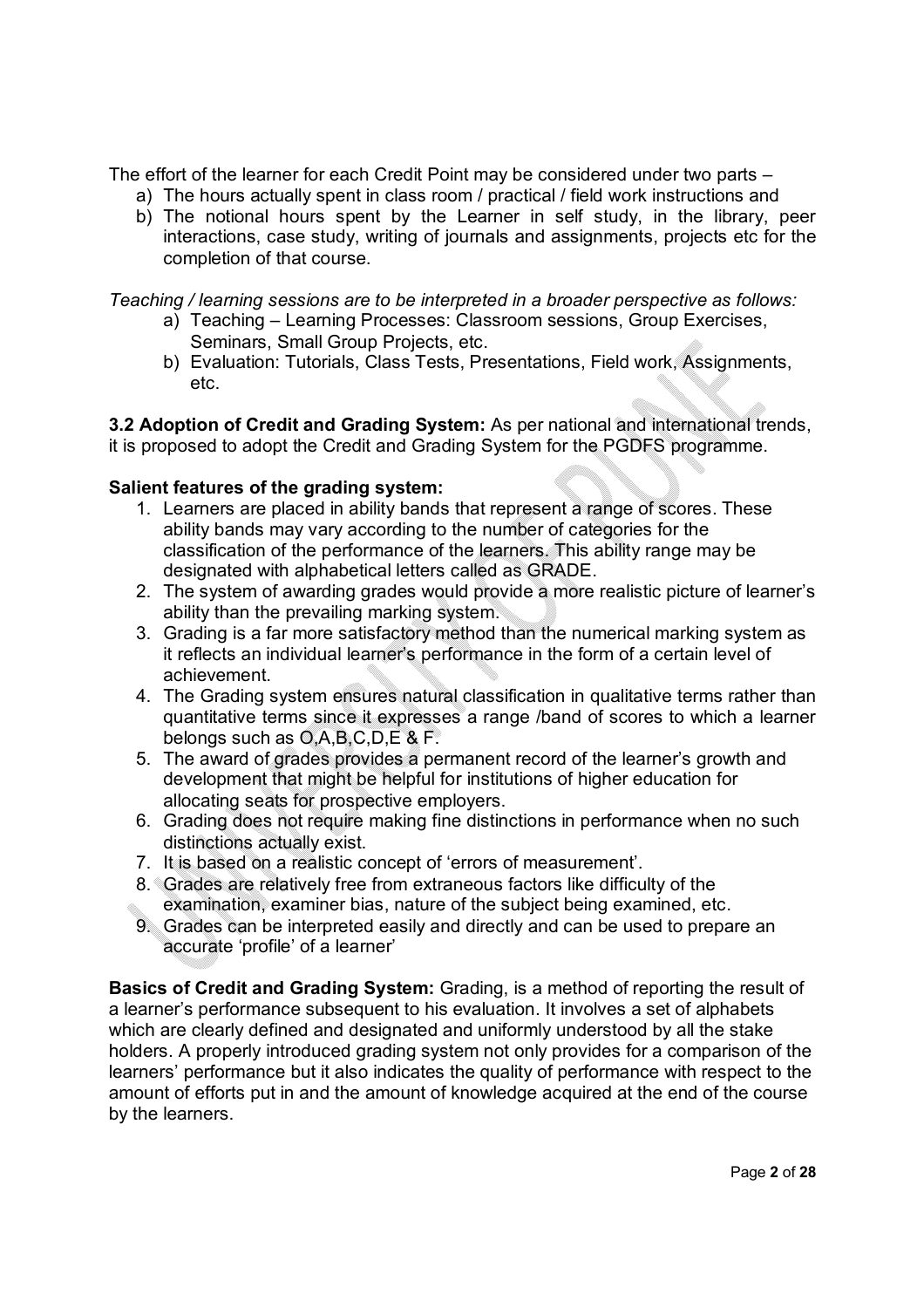It is proposed to use the **Indirect and Absolute Credit and Grade Point System for the PGDFS programme,** i.e. the assessment of individual Courses in the concerned examinations will be on the basis of marks, but the marks shall later be converted into Grades by some mechanism wherein the overall performance of the Learners can be reflected after considering the Credit Points for any given course. However, the **overall evaluation shall be designated in terms of Grade.**

**3.3 Session Duration:** Each teaching-learning, evaluation session shall be of 60 minutes.

**4. ELIGIBILITY:** A student seeking admission to this course must have the following qualifications:

- 1) Bachelor's degree of any statutory University or other recognized foreign university.
- 2) Any Diploma awarded by Board of Technical Education of any State Government or Central Government (post SSC three years' Diploma with 2 years post Diploma experience or post HSC two years' Diploma with one year post Diploma experience)
- **5. EXAMINATION: Pattern of Examination:** The evaluation scheme comprises of:
	- a) University Evaluation (50 Marks)
	- b) Concurrent Evaluation (50 Marks)

**5.1 University Evaluation:** There shall be University evaluation for each full credit course as per the time table announced by the University. There shall be a Written Examination (subjective – concept plus case study / application oriented type) for 50 marks by the University for each Full Credit Course.

**5.1.2 Instructions to External Paper Setters / Chairman / Examiners:** For University evaluation (Written Examination – subjective type of 50 marks) of each full credit course the question pattern shall be as follows:

Question Paper Pattern:-

1) There shall be five questions each of 10 marks.

2) All questions shall be compulsory with internal choice within the questions.

3) A Question may be subdivided into sub-questions a, b, c… and the allocation of marks depend on the weightage of the topic.

Questions shall be set to assess knowledge acquired, standard application of knowledge, application of knowledge in new situations, critical evaluation of knowledge and the ability to synthesize knowledge. The question setter shall ensure that questions covering all skills are set. The question setter shall also submit model answer and a detailed scheme of evaluation along with the question paper.

*The duration of written examination shall be 2 hours. Students shall be provided a single answer sheet of 16 pages. They must ensure that their responses fit within the provided answer sheet. Additional supplements shall not be provided.*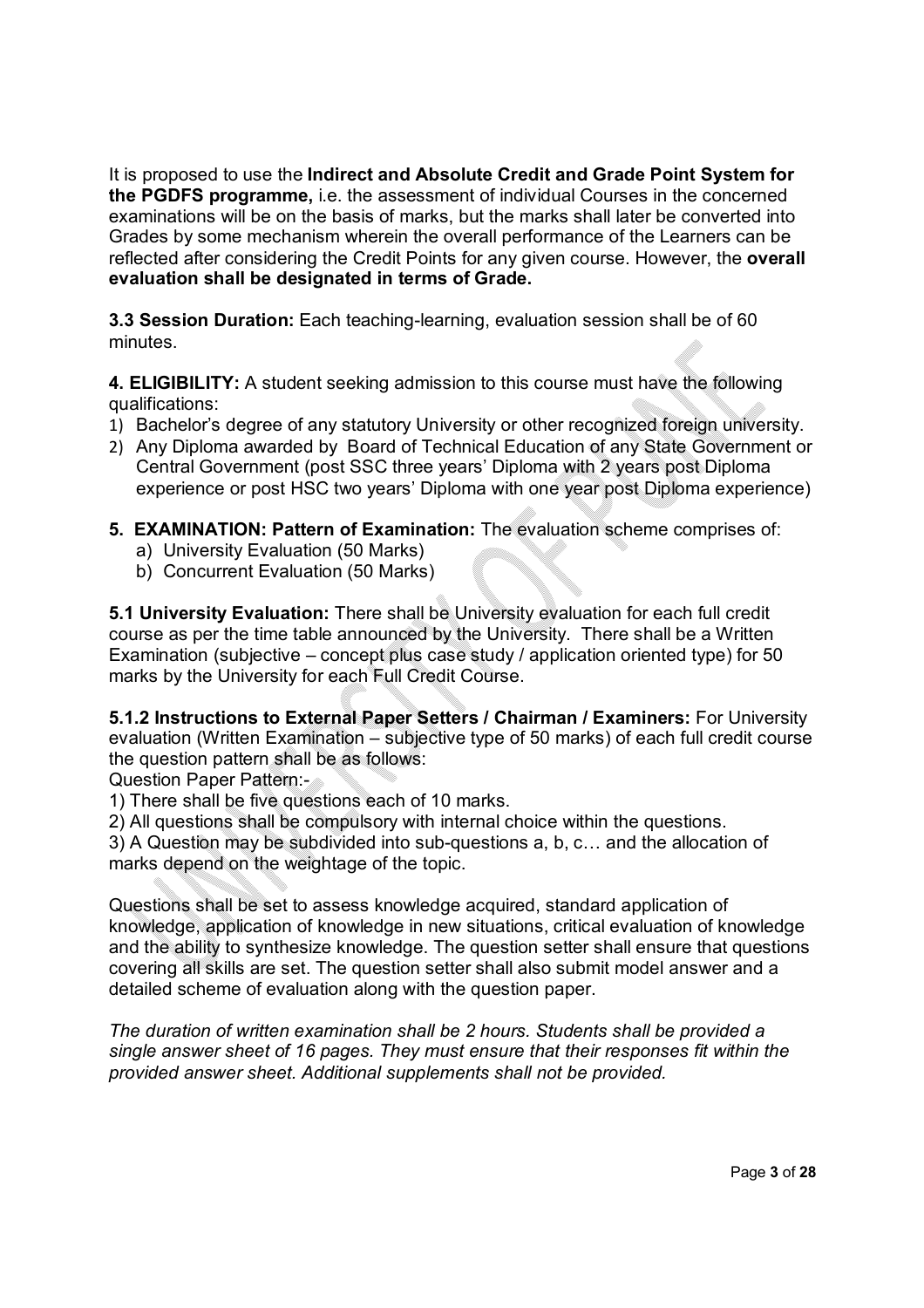**5.2 Concurrent Evaluation:** There shall be Concurrent evaluation for 50 marks for each full credit course. Half credit courses shall be evaluated for 50 marks through Concurrent evaluation. As a part of concurrent evaluation the students shall be *evaluated on a continuous basis* by the Institute to ensure that student learning takes place in a graded manner. *There shall be no University evaluation for half credit courses*.

Suggested components for Concurrent Evaluation (CE) are:

- 1. Case Study / Caselet / Situation Analysis (Group Activity or Individual Activity)
- 2. Class Test
- 3. Open Book Test
- 4. Field Visit / Study tour and report of the same
- 5. Small Group Project & Internal Viva-Voce
- 6. Learning Diary
- 7. Scrap Book
- 8. Group Discussion
- 9. Role Play / Story Telling
- 10.Individual Term Paper / Thematic Presentation
- 11.Written Home Assignment
- 12.Industry Analysis (Group Activity or Individual Activity)
- 13.Literature Review / Book Review
- 14.Model Development / Simulation Exercises (Group Activity or Individual Activity)
- 15.In-depth Viva
- 16.Quiz

Performance of the students in each component of the Concurrent Evaluation shall be communicated immediately to the students by the Institute by displaying them on the Institute's Notice Board/Website.

Detailed record of the Concurrent Evaluation shall be maintained by the Institute. The same shall be made available to the University, on demand.

Marks for the concurrent evaluation must be communicated by the Institute to the University before the commencement of relevant Semester end University Evaluation.

**5.3 Project:** During the Second Semester each student shall undertake a *Project*. The student shall submit a written structured report based on work done during this period.

Project may be research project – based on primary / secondary data or may be an operational assignment involving working by the student on a given task / assignment / project / etc. in an organization.

Since most students enrolled for the PGDFS programme are expected to be working students, such working students may complete the Project at their workplace.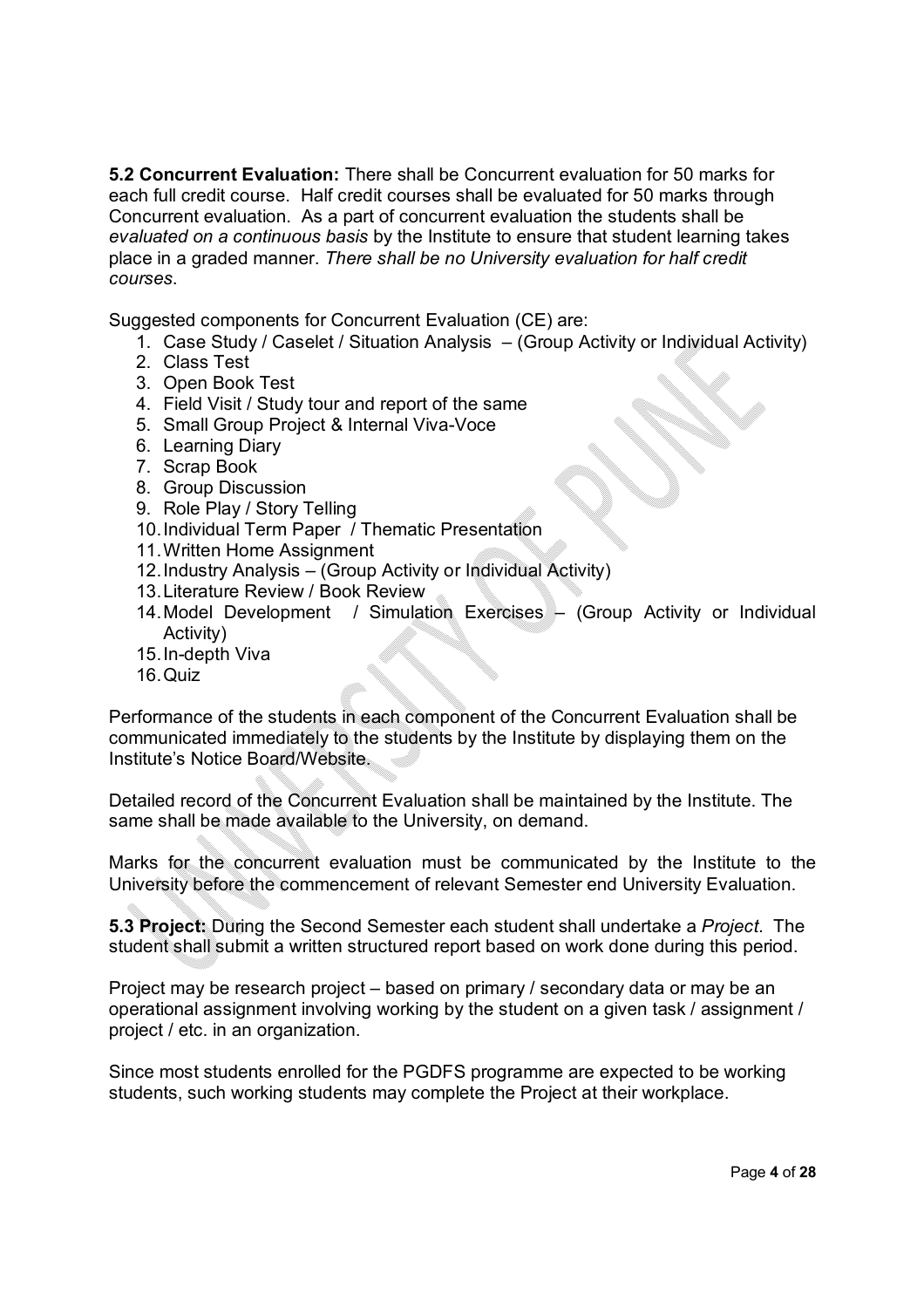The report should be well documented and supported by –

- 1. Executive Summary
- 2. Organizational profile
- 3. Outline of the problem/task undertaken
- 4. Research methodology & data analysis (in case of research projects)
- 5. Relevant activity charts, tables, graphs, diagrams,
- 6. Learning of the student through the project
- 7. Contribution to the host organization
- 8. References in appropriate styles.

It should reflect the nature and quantum of work undertaken by the student. *The learning outcomes and utility to the organization must be specifically highlighted.* The completion of the Project shall be certified by the Faculty Guide & approved by the Director of the Institute. The external organization shall also certify the Project work. The student shall submit **TWO hard copies & one soft copy (CD)** of the project report before 31<sup>st</sup> March in Sem II.

*In the interest of environmental considerations, students are encouraged to print their project reports on both faces of the paper.*

There shall be an external viva-voce for the Project for 100 marks. The examiner's panel for the same shall include one external faculty member nominated by the University and one internal faculty member nominated by the Director.

The External viva-voce panel shall evaluate the project based on:

- 1. Actual work undertaken by the student
- 2. Student's understanding of the organization and business environment
- 3. Outcome of the project
- 4. Utility of the project to the organization
- 5. Basic analytical capabilities

Copies of Project report and records of evaluation shall be maintained by the Institute for a period of 3 academic years.

**5.4 Standard of Passing:** Every candidate must secure atleast Grade E in Concurrent Evaluation as well as University Examination as separate heads of passing for each course.

### **Diploma Requirements:**

- a) **Earned Credits:** The Diploma requirements for the PGDFS programme is completion of 31 earned credits.
- b) **Final Grade Point Requirement:** A student must obtain the Final Grade Point of a minimum of 00.50 to be eligible for the award of the PGDFS Diploma.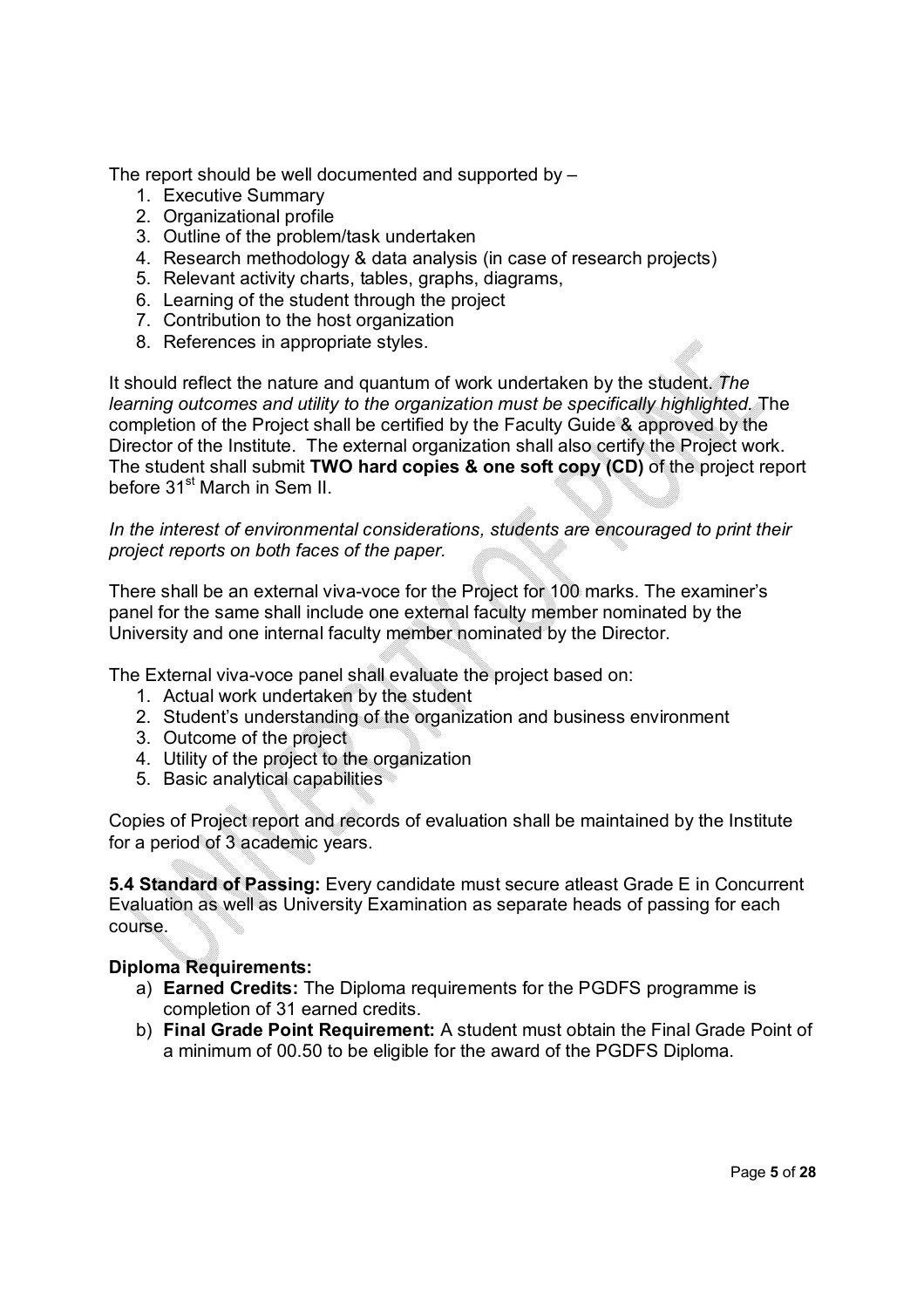**5.4.1 Conversion of Marks to Grade Points & Grades:** The marks shall be converted to grade points and grades using Table I below.

| Sr. No. | <b>Marks</b> | Grade               | <b>Grade Point</b> |  |  |  |
|---------|--------------|---------------------|--------------------|--|--|--|
|         | $100 - 75$   | $O -$ Outstanding   | 06                 |  |  |  |
|         | $74 - 65$    | A - Very Good       | 05                 |  |  |  |
| 3       | 64 - 55      | $B - Good$          | 04                 |  |  |  |
|         | $54 - 50$    | $C - Average$       | 03                 |  |  |  |
| 5       | $49 - 45$    | $D - S$ atisfactory | 02                 |  |  |  |
| 6       | $44 - 40$    | $E - Pass$          | 01                 |  |  |  |
|         | $39 - 0$     | $F - Fail$          | 00                 |  |  |  |

# **Table I: Points Grading System**

The description of the final grades shall be as follows:

### **O: Outstanding (Excellent Analysis of the topic - 75% and above)**

Accurate knowledge of the primary material, wide range of reading, logical development of ideas, originality in approaching the subject. Neat and systematic organization of content, elegant and lucid style.

### **A: Very Good (Excellent Analysis of the topic - 65 to 74 %)**

Accurate knowledge of the primary material, acquaintance with seminal publications, logical development of ideas. Neat and systematic organization of content, effective and clear expression.

#### **B : Good (Good Analysis and treatment of the topic - 55 to 64 %)**

Basic knowledge of the primary material, logical development of ideas. Neat and systematic organization of content, effective and clear expression.

### **C : Average (Some important points covered – 50 to 54%)**

Basic knowledge of the primary material, logical development of ideas. Neat and systematic organization of content, good language or clear expression.

#### **D: Satisfactory (Some points discussed – 45 to 49%)**

Basic knowledge of the primary material, some organization of content, acceptable language or expression.

### **E: Pass (Any two of the above – 40 to 44%)**

# **F: Fail (None of the above – 0 to 39%)**

### **The performance of a student will be evaluated in terms of two indices, viz.**

- a) *Semester Grade Point Average (SGPA)* which is the Grade Point Average for a semester
- b) *Cumulative Grade Point Average (CGPA)* which is the Grade Point Average for all the completed semesters at any point in time.

**Semester Grade Point Average (SGPA):** At the end of each semester, SGPA is calculated as the weighted average of GPI of all courses in the current semester in which the student has passed, the weights being the credit values of respective courses.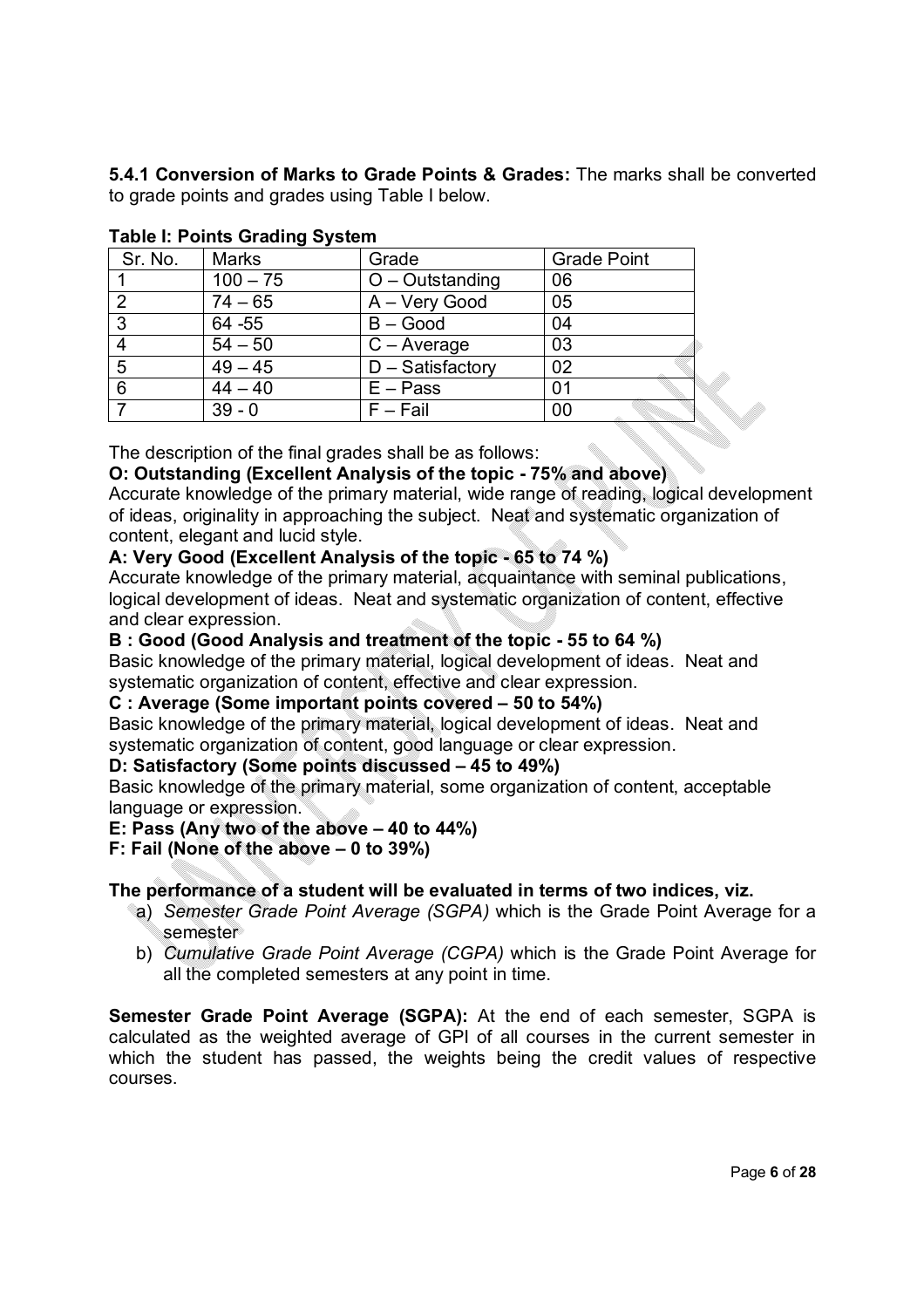**SGPA =** Grade Points divided by the summation of Credits of all Courses.

 ∑ {C \* GPI} SGPA = ---------------------- for a semester. ∑C

Where GPI is the Grade and C is credit for the respective Course.

**Cumulative Grade Point Average (CGPA):** Cumulative Grade Point Average (CGPA) is the grade point average for all completed semesters. CGPA is calculated as the weighted average of all GPI of all courses in which the student has passed up to the current semester.

### **Cumulative Grade Point Average (CGPA) for the Entire Course**

 ∑ {C \* GPI} ∑C

CGPA = ---------------------- for all semesters taken together.

Where GPI is the Grade and C is credit for the respective Course.

IMPORTANT NOTE:

If a student secures F grade in either or both of Concurrent Evaluation or University Evaluation for a particular course his /her credits earned for that course shall be ZERO.

**5.5 Scaling Down of Concurrent Evaluation Scores:** The marks obtained by the student for the Concurrent Evaluation components conducted by the Institute, in the Full Credit Courses, in Sem I and Sem II, shall be scaled down, to the required extent, if such percentage of marks are more than 20% of the marks scored in the University Examination for the respective course.

**5.6 Attendance:** The student must meet the requirement of 75% attendance per semester per course for granting the term. The Director shall have the right to withhold the student from appearing for examination of a specific course if the above requirement is not fulfilled.

**5.7 ATKT Rules:** Candidate has to earn credits for a course in not more than 4 attempts. Admission for the PGDFS programme shall be valid for 3 Academic Years.

**5.8 Award of Grade Cards:** The University of Pune under its seal shall issue to the student a grade card on completion of each semester. The final Grade Card issued at the end of the final semester shall contain the details of all courses taken during the entire programme for obtaining the degree.

**Final Grades:** After calculating the SGPA for an individual semester and the CGPA for entire programme, the value shall be matched with the grade in the Final Grade Points Table (as per Table II) and expressed as a single designated GRADE such as O, A, B, C,D,E,F.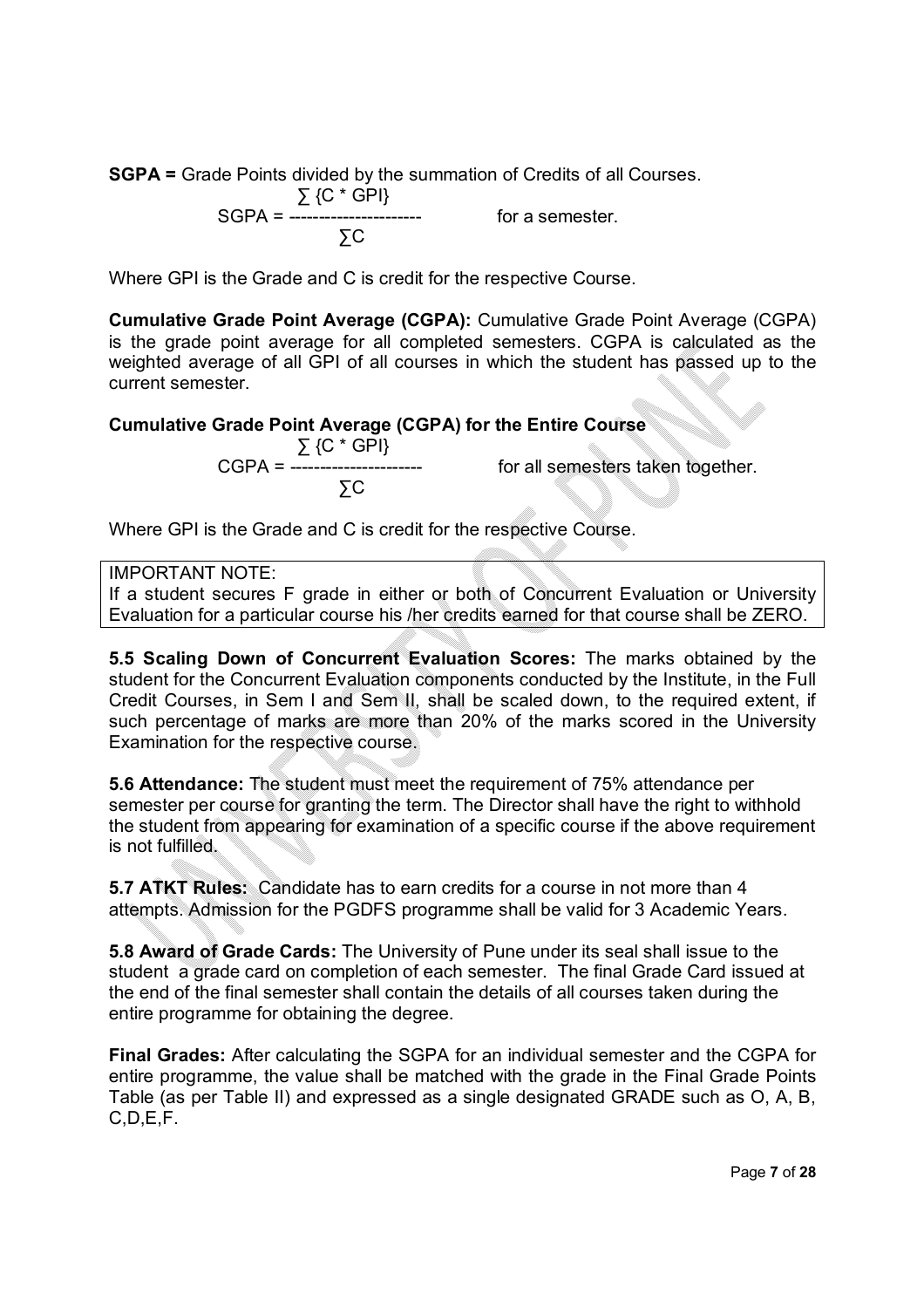#### **Table II: Final Grade Points**

| Sr. No.       | <b>Grade Points</b> | Grade                         |
|---------------|---------------------|-------------------------------|
|               | 05.00 to 6.00       | O - Outstanding               |
| $\mathcal{P}$ | 04.50 to 04.99      | A - Very Good                 |
| 3             | 03.50 to 04.49      | $B - Good$                    |
| 4             | 02.50 to 03.49      | $C - Average$                 |
| 5             | 01.50 to 02.49      | $\overline{D}$ – Satisfactory |
| 6             | 00.50 to 01.49      | $E - Pass$                    |
| 7             | 00.00 to 00.49      | $F - Fail$                    |

A student who secures grade E or above in a course is said to have completed /earned the credits assigned to the course. A student who completed the minimum credits required for the PGDFS programme shall be declared to have completed the programme.

NOTE:

The Grade Card for the final semester shall indicate the following, amongst other details:

- a) Grades for concurrent and university evaluation, separately, for all courses offered by the student during the entire programme along with the grade for the total score.
- b) SGPA for each semester.
- c) CGPA for final semester.
- d) Total Marks Scored out of Maximum Marks for the entire programme, with break-up of Marks Scored in Concurrent Evaluation and University Evaluation.
- e) Marks scored shall not be recorded on the Grade Card for intermediate semesters.
- f) The grade card shall also show the 7 point scale and the formula to convert GPI, SGPA, and/or CGPA to percent marks.
- g) The final GPA shall not be printed unless the student earns the minimum 31 credits required for earning the PGDFS diploma.
- h) B Grade is equivalent to atleast 55% marks.
- i) If the GPA is higher than the indicated upper limit in the three decimal digit, then the student may be awarded higher final grade e.g. a student getting a GPA of 4.492 may be awarded grade A.

**5.9 External Students:** There is no provision of external students.

**5.10 Verification / Revaluation:** Students can avail the verification / revaluation facility as per the prevailing policy, guidelines and norms of the University of Pune.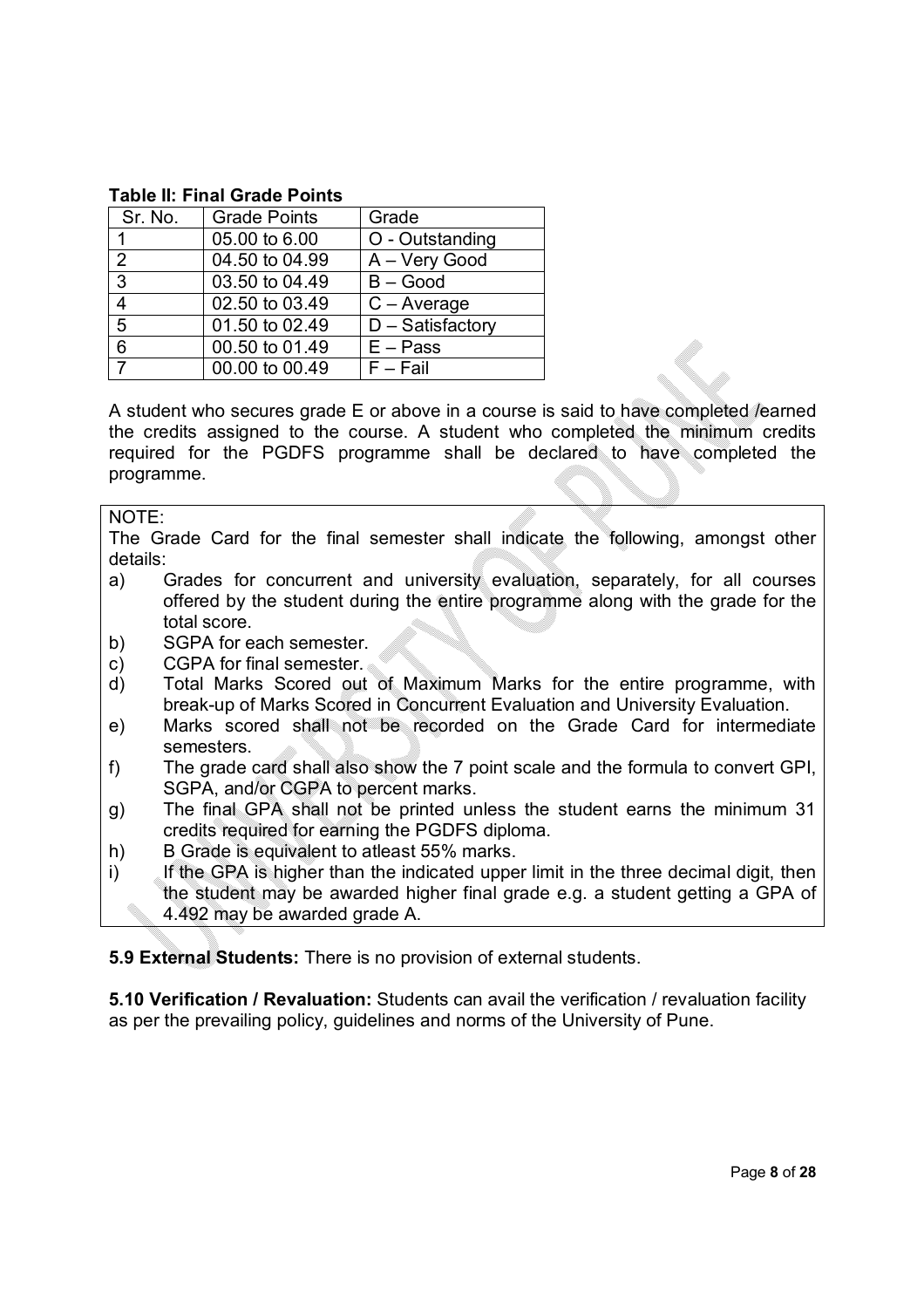### **6. STRUCTURE OF THE PROGRAMME:** The programme is a combination of:

- a) Full Credit Courses (100 Marks each) : 3 Credits each
- b) Half Credit Courses (50 Marks each) : 2 Credits each

#### **Spread of Full & Half Credit Courses:**

| Semester |            | Full Credit Courses (100   Half Credit Courses (50   Total Courses (C |           |  |
|----------|------------|-----------------------------------------------------------------------|-----------|--|
|          | Marks) (A) | Marks) (B)                                                            | $= A + B$ |  |
|          |            |                                                                       |           |  |
|          |            |                                                                       |           |  |
| Total    |            |                                                                       |           |  |

The programme has 9 Full Credit Courses (100 Marks each) and of 3 Credits each.

The programme has 2 Half Credit Courses (50 Marks each) and of 2 Credits each. Thus the entire programme has 11 Courses of 31 credits in all.

#### **6.1 Programme Structure for Post Graduate Diploma in Financial Services Management (PGDFS)**

| <b>Semester I</b> |                                   |            |                   |       |                |  |  |
|-------------------|-----------------------------------|------------|-------------------|-------|----------------|--|--|
| Course            |                                   | Concurrent | <b>University</b> |       |                |  |  |
| Code              | Course                            | Evaluation | Evaluation        | Total | <b>Credits</b> |  |  |
| 101               | Merchant Banking and              |            |                   |       |                |  |  |
|                   | <b>Financial Services</b>         | 50         | 50                | 100   |                |  |  |
| 102               | Money & Capital Markets           | 50         | 50                | 100   | 3              |  |  |
| 103               | <b>Financial Regulatory</b>       |            |                   |       |                |  |  |
|                   | Framework                         | 50         | 50                | 100   |                |  |  |
| 104               | <b>Investment Products and</b>    |            |                   |       |                |  |  |
|                   | <b>Characteristics</b>            | 50         | 50                | 100   |                |  |  |
| 105               | Income Tax - Personal             |            |                   |       |                |  |  |
|                   | Taxation                          | 50         |                   | 50    |                |  |  |
| 106               | <b>Understanding of Financial</b> |            |                   |       |                |  |  |
|                   | Statements - Banking              | 50         |                   | 50    |                |  |  |
|                   | TOTAL                             | 300        | 200               | 500   | 16             |  |  |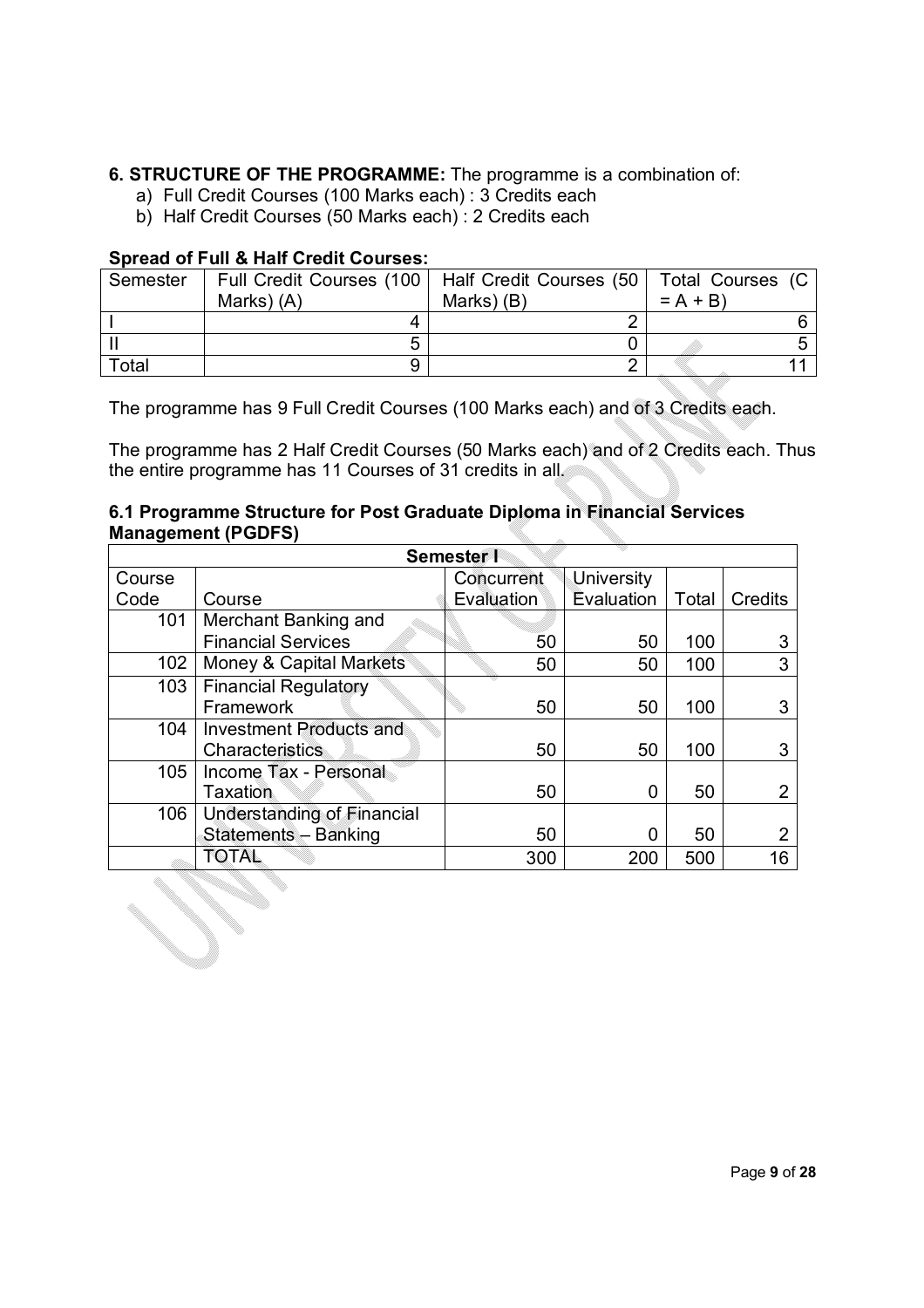|        | Semester II                   |      |            |                   |       |         |  |
|--------|-------------------------------|------|------------|-------------------|-------|---------|--|
| Course |                               |      | Concurrent | <b>University</b> |       |         |  |
| Code   | Course                        |      | Evaluation | Evaluation        | Total | Credits |  |
| 201    | Financial<br>Instruments      | and  |            |                   |       |         |  |
|        | <b>Derivatives</b>            |      | 50         | 50                | 100   | 3       |  |
| 202    | Equity<br>Research            | with |            |                   |       |         |  |
|        | <b>Financial Modeling</b>     |      | 50         | 50                | 100   | 3       |  |
| 203    | <b>Wealth &amp; Portfolio</b> |      |            |                   |       |         |  |
|        | Management                    |      | 50         | 50                | 100   | 3       |  |
| 204    | Risk & Insurance              |      |            |                   |       |         |  |
|        | Management                    |      | 50         | 50                | 100   | 3       |  |
| 205    | Project Work                  |      | 00         | 100               | 100   | 3       |  |
|        | <b>TOTAL</b>                  |      | 200        | 300               | 500   | 15      |  |

**6.2 Medium of Instruction:** The medium of Instruction & Evaluation shall be English.

# **7. EQUIVALENCE OF PREVIOUS SYLLABUS WITH THE REVISED SYLLABUS:** The

equivalence of the previous syllabus with the revised syllabus is provided below.

|     | <b>Existing Pattern</b>                                                                        |     | Revised Pattern (2013)                                |
|-----|------------------------------------------------------------------------------------------------|-----|-------------------------------------------------------|
|     | <b>SEMESTER I</b>                                                                              |     |                                                       |
| 101 | <b>Financial and Cost Accounting</b>                                                           | 104 | <b>Investment Products and</b><br>Characteristics     |
| 102 | <b>Statistics and Operations</b><br>Research, EDP / MIS                                        | 202 | Equity Research with Financial<br>Modeling            |
| 103 | <b>Taxation (Direct and Indirect</b><br>Taxes)                                                 | 105 | Income Tax - Personal Taxation                        |
| 104 | Financial Management, Maths and<br>Finance (Quantitative methods)                              | 106 | Understanding of Financial<br>Statements - Banking    |
| 105 | Project Management, Sustainable<br><b>Competitive Advantage</b>                                |     | $Nil -$                                               |
| 106 | <b>Financial Services</b>                                                                      | 101 | Merchant Banking and Financial<br><b>Services</b>     |
| 107 | <b>Financial Institutions</b>                                                                  | 103 | <b>Financial Regulatory Framework</b>                 |
|     | <b>SEMESTER II</b>                                                                             |     |                                                       |
| 201 | <b>Economic Legislation</b>                                                                    |     | Nil-                                                  |
| 202 | Financial Services - II (a) Portfolio<br>Management, (b) Investment<br>Analysis, (c) Marketing | 203 | Wealth & Portfolio Management                         |
| 203 | <b>International Finance</b>                                                                   | 204 | Risk & Insurance Management                           |
| 204 | Company law, SEBI and FEMA                                                                     |     | Nil-                                                  |
| 205 | <b>Financial Markets</b>                                                                       | 102 | Money & Capital Markets                               |
| 206 | <b>Special Studies in Financial</b><br>Services (Seminar Course)*                              | 201 | Financial<br>Instruments<br>and<br><b>Derivatives</b> |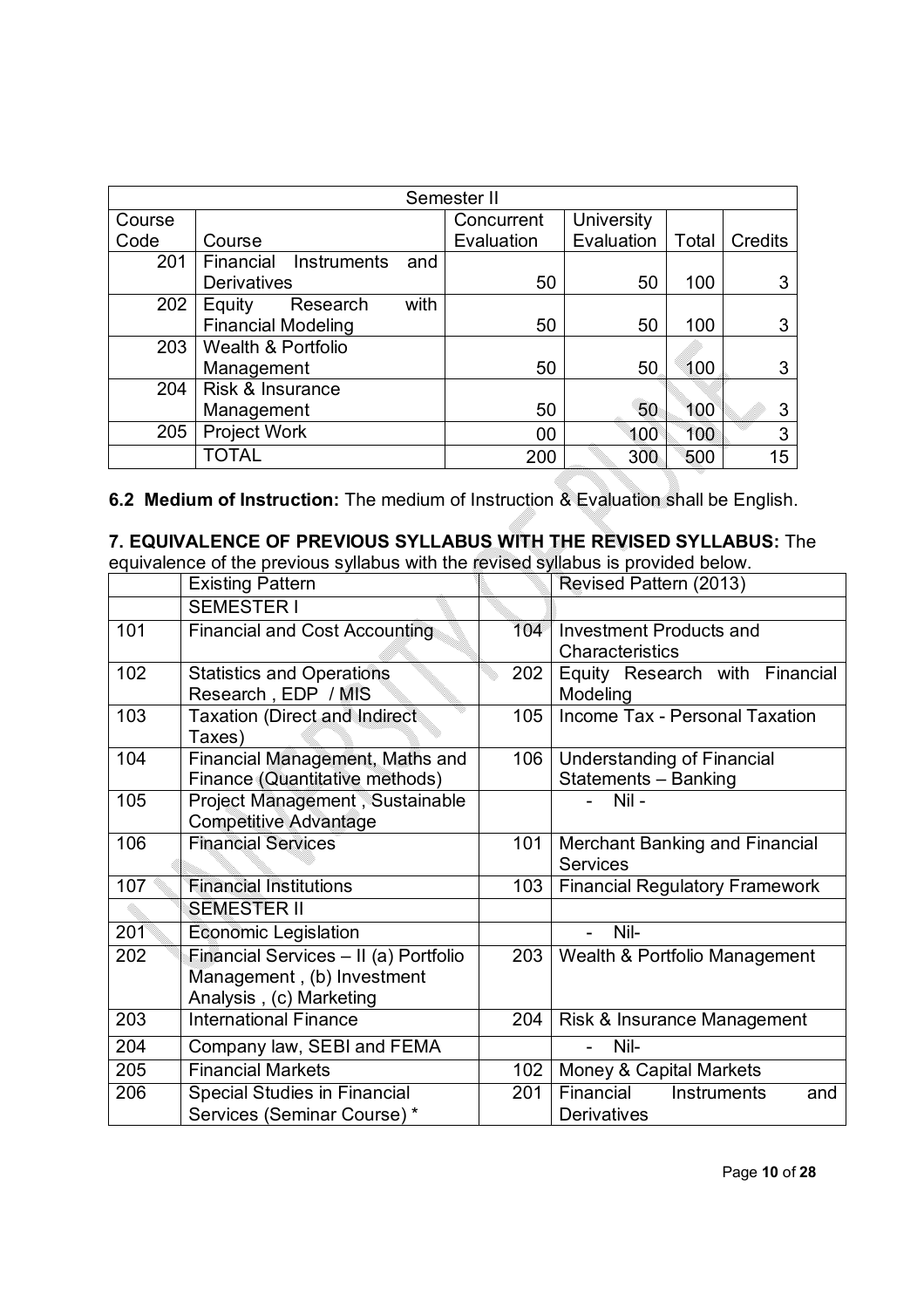| 207 | Year long project | 205   Project Work |
|-----|-------------------|--------------------|

**8. UNIVERSITY TERMS:** The dates for the commencement and conclusion of the first and the second terms shall be as determined by the University Authorities. The terms can be kept only by duly admitted students. The present relevant ordinances pertaining to grant of terms will be applicable.

**9. Course wise detailed syllabus:** Course wise detailed syllabus along with recommended text books, reference books, websites, journals, etc. is provided in Annexure I.

*Note:* 

- *1. In the detailed syllabus, Number of Sessions indicated are as follows: 7 + 1 indicates 7 teaching sessions and 1 evaluation sessions. Kindly note that the numbers indicated are indicative and not prescriptive.*
- *2. Faculty members and students should refer to the latest edition of the relevant books, wherever such latest editions are available.*

**10. Teaching Faculty:** Besides full time faculty members, Part time, adjunct, and visiting faculty members should be invited to conduct the professional courses. Faculty should normally satisfy one of the following criteria:

(a) Master's degree of recognized University of a subject in question or Professional qualifications such as C.A.,I. C.W.A., C.S. etc.

(b) Master's Degree of recognized University in any faculty with at least two years professional experience related to given subject.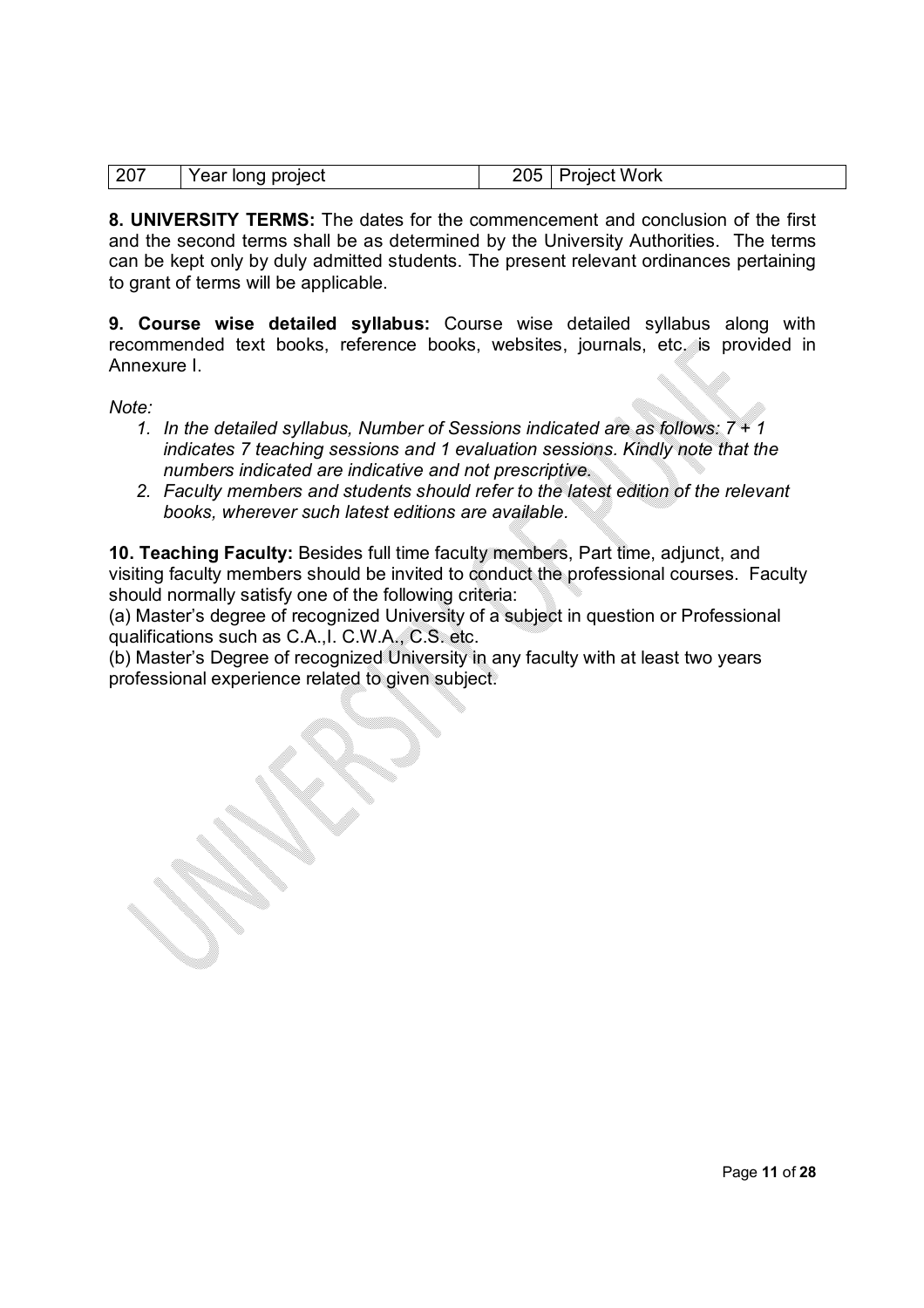|               | <b>ANNEXURE I</b>   |                                                                                                                                                                                                                                                                                                      |     |                                                                                                                                                                                                                                                                                                                                                                                                                                                                                                                                                                                                                                                                                                                                                     |  |                           |                 |
|---------------|---------------------|------------------------------------------------------------------------------------------------------------------------------------------------------------------------------------------------------------------------------------------------------------------------------------------------------|-----|-----------------------------------------------------------------------------------------------------------------------------------------------------------------------------------------------------------------------------------------------------------------------------------------------------------------------------------------------------------------------------------------------------------------------------------------------------------------------------------------------------------------------------------------------------------------------------------------------------------------------------------------------------------------------------------------------------------------------------------------------------|--|---------------------------|-----------------|
|               | Semester            |                                                                                                                                                                                                                                                                                                      | Ш   | <b>Credits</b>                                                                                                                                                                                                                                                                                                                                                                                                                                                                                                                                                                                                                                                                                                                                      |  | 3                         |                 |
|               | <b>Course Code</b>  |                                                                                                                                                                                                                                                                                                      | 101 | Course Type                                                                                                                                                                                                                                                                                                                                                                                                                                                                                                                                                                                                                                                                                                                                         |  | <b>Full Credit Course</b> |                 |
|               | <b>Course Title</b> |                                                                                                                                                                                                                                                                                                      |     | <b>Merchant Banking and Financial Services</b>                                                                                                                                                                                                                                                                                                                                                                                                                                                                                                                                                                                                                                                                                                      |  |                           |                 |
|               |                     |                                                                                                                                                                                                                                                                                                      |     |                                                                                                                                                                                                                                                                                                                                                                                                                                                                                                                                                                                                                                                                                                                                                     |  |                           |                 |
|               |                     | <b>Course Objectives:</b>                                                                                                                                                                                                                                                                            |     |                                                                                                                                                                                                                                                                                                                                                                                                                                                                                                                                                                                                                                                                                                                                                     |  |                           |                 |
| $\mathbf{1}$  |                     |                                                                                                                                                                                                                                                                                                      |     | To introduce various merchant banking services and to understand the procedure                                                                                                                                                                                                                                                                                                                                                                                                                                                                                                                                                                                                                                                                      |  |                           |                 |
|               |                     | of public issue management.                                                                                                                                                                                                                                                                          |     |                                                                                                                                                                                                                                                                                                                                                                                                                                                                                                                                                                                                                                                                                                                                                     |  |                           |                 |
| $\frac{2}{3}$ |                     |                                                                                                                                                                                                                                                                                                      |     | To provide in-depth knowledge of the various financial services.                                                                                                                                                                                                                                                                                                                                                                                                                                                                                                                                                                                                                                                                                    |  |                           |                 |
|               |                     |                                                                                                                                                                                                                                                                                                      |     | To enable the students to deal with variety of functions within organizations                                                                                                                                                                                                                                                                                                                                                                                                                                                                                                                                                                                                                                                                       |  |                           |                 |
|               |                     | providing financial services.                                                                                                                                                                                                                                                                        |     |                                                                                                                                                                                                                                                                                                                                                                                                                                                                                                                                                                                                                                                                                                                                                     |  |                           |                 |
|               | <b>Syllabus:</b>    |                                                                                                                                                                                                                                                                                                      |     |                                                                                                                                                                                                                                                                                                                                                                                                                                                                                                                                                                                                                                                                                                                                                     |  |                           | <b>Number</b>   |
| <b>Unit</b>   |                     | <b>Contents</b>                                                                                                                                                                                                                                                                                      |     |                                                                                                                                                                                                                                                                                                                                                                                                                                                                                                                                                                                                                                                                                                                                                     |  |                           | of              |
|               | <b>Number</b>       |                                                                                                                                                                                                                                                                                                      |     |                                                                                                                                                                                                                                                                                                                                                                                                                                                                                                                                                                                                                                                                                                                                                     |  |                           | <b>Sessions</b> |
| 1             |                     |                                                                                                                                                                                                                                                                                                      |     | <b>Merchant Banking</b> – an overview, regulatory framework, Issue<br>management of public equity / debenture issues activities /<br>procedures, BSE, NSE and Over The counter Exchange of India<br>- History, Role, functions, trading operations and settlement of<br>transactions, regulations of stock exchanges                                                                                                                                                                                                                                                                                                                                                                                                                                |  |                           | $7 + 1$         |
| 2.            |                     | deposits                                                                                                                                                                                                                                                                                             |     | Public Issue Management - Functions, Mechanism, role of<br>issue manager, activities involved in public issue, pre-issue &<br>post-issue activities, various methods of marketing of new issues,<br>prospectus / RHP, Underwriting of securities, Mobilizing fixed                                                                                                                                                                                                                                                                                                                                                                                                                                                                                  |  |                           | $7 + 1$         |
| 3.            |                     | Portfolio Managers)                                                                                                                                                                                                                                                                                  |     | Services Offered by Merchant Banker - Arranging Inter-<br>corporate Loans, Raising term Finance and Loan Syndication,<br>M&A services (types of merger, hostile merger, strategies<br>adopted to avoid hostile merger & valuation methods), takeover,<br>step wise procedure for amalgamation<br>Portfolio Management services - meaning, scope, registration of<br>portfolio manager, duties, responsibilities, rights, contents of<br>agreement between client and portfolio manager, reports to be<br>furnished, code of conduct (regulation 13 of SEBI Regulation on<br>Credit Syndication services - meaning, institutions offering<br>syndicate loans, types, procedure, project appraisal,<br>documentation and security, sanction of a loan |  |                           | $7 + 1$         |
| 4.            |                     | <b>Financial Services - an overview, leasing, Hire purchase</b><br>finance, Bill financing, Factoring & Forfaiting, Consumer Finance,<br>Credit ratings, Mutual funds, Venture capital financing, Housing<br>$7 + 1$<br>finance, insurance services, Securitization and venture capital<br>financing |     |                                                                                                                                                                                                                                                                                                                                                                                                                                                                                                                                                                                                                                                                                                                                                     |  |                           |                 |
| 5.            |                     | the above segments                                                                                                                                                                                                                                                                                   |     | SEBI Guidelines w.r.t. the above topics & Latest development in                                                                                                                                                                                                                                                                                                                                                                                                                                                                                                                                                                                                                                                                                     |  |                           | $7 + 1$         |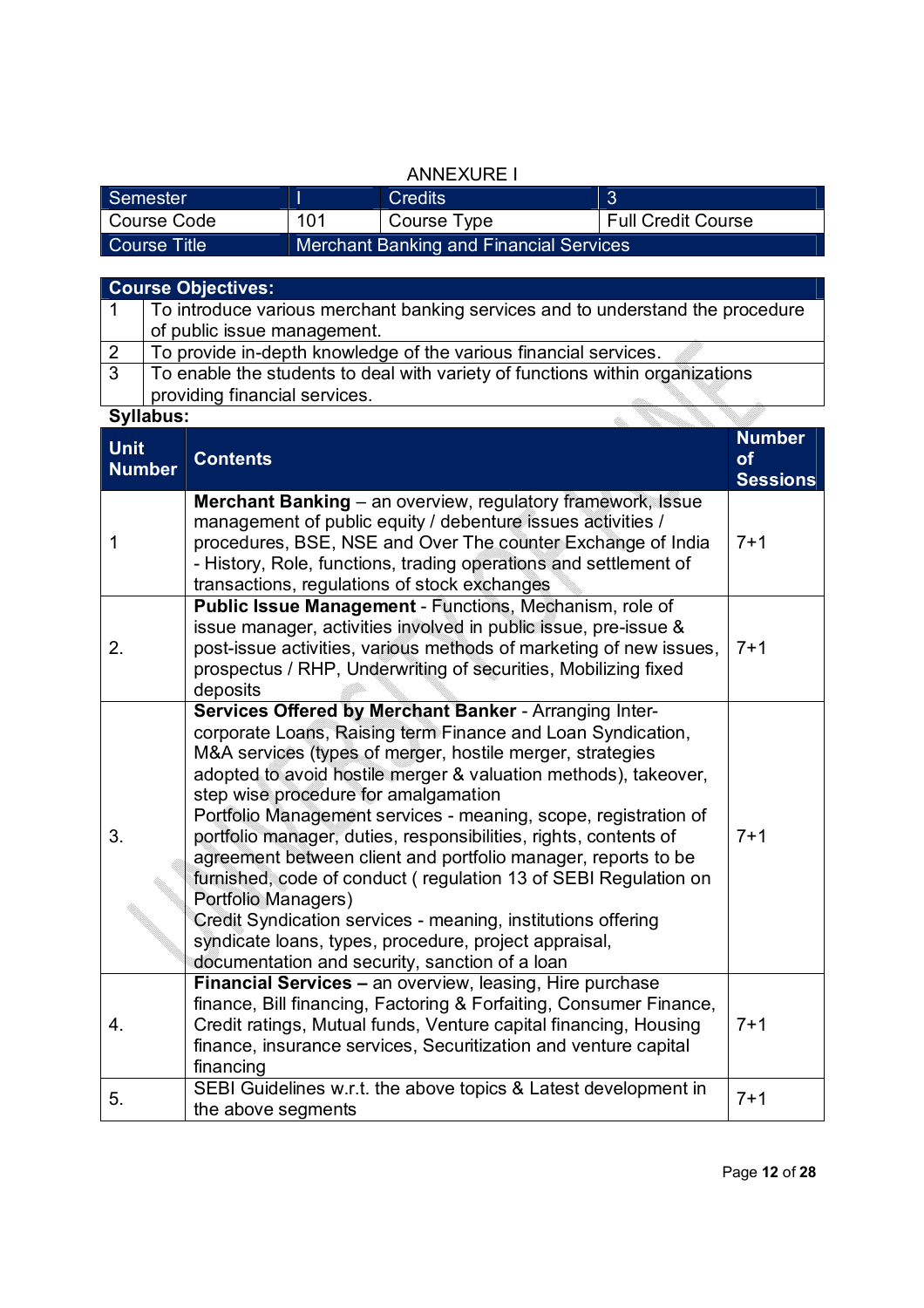|   | <b>Learning Resources:</b> |                                                                  |
|---|----------------------------|------------------------------------------------------------------|
|   | <b>Text Books</b>          | 1. Merchant Banking & Financial Services – Dr. S. Gurusamy       |
|   |                            | 2. Financial Services - M.Y.Khan                                 |
| 2 | Reference                  | 1. Marketing of Financial Services - V.A.Avdhani                 |
|   | <b>Books</b>               | 2. Advanced Financial Management - Kohak                         |
|   |                            | 3. Financial Management - Khan & Jain                            |
|   |                            | 4. Corporate Finance - Theory & Practice - Aswath Damodaran      |
| 3 | Supplementary              | 1. Relevant text of SEBI Guidelines & Latest developments in the |
|   | Reading                    | above segments                                                   |
|   | Material                   |                                                                  |
| 4 | Websites                   | 1 www.sebi.gov.in                                                |
| 5 | Journals                   | 1. Indian Journal of Financial Services Management               |
|   |                            | 2. Journal of Applied Corporate Finance                          |

oria (h. 1979).<br>Gertaerak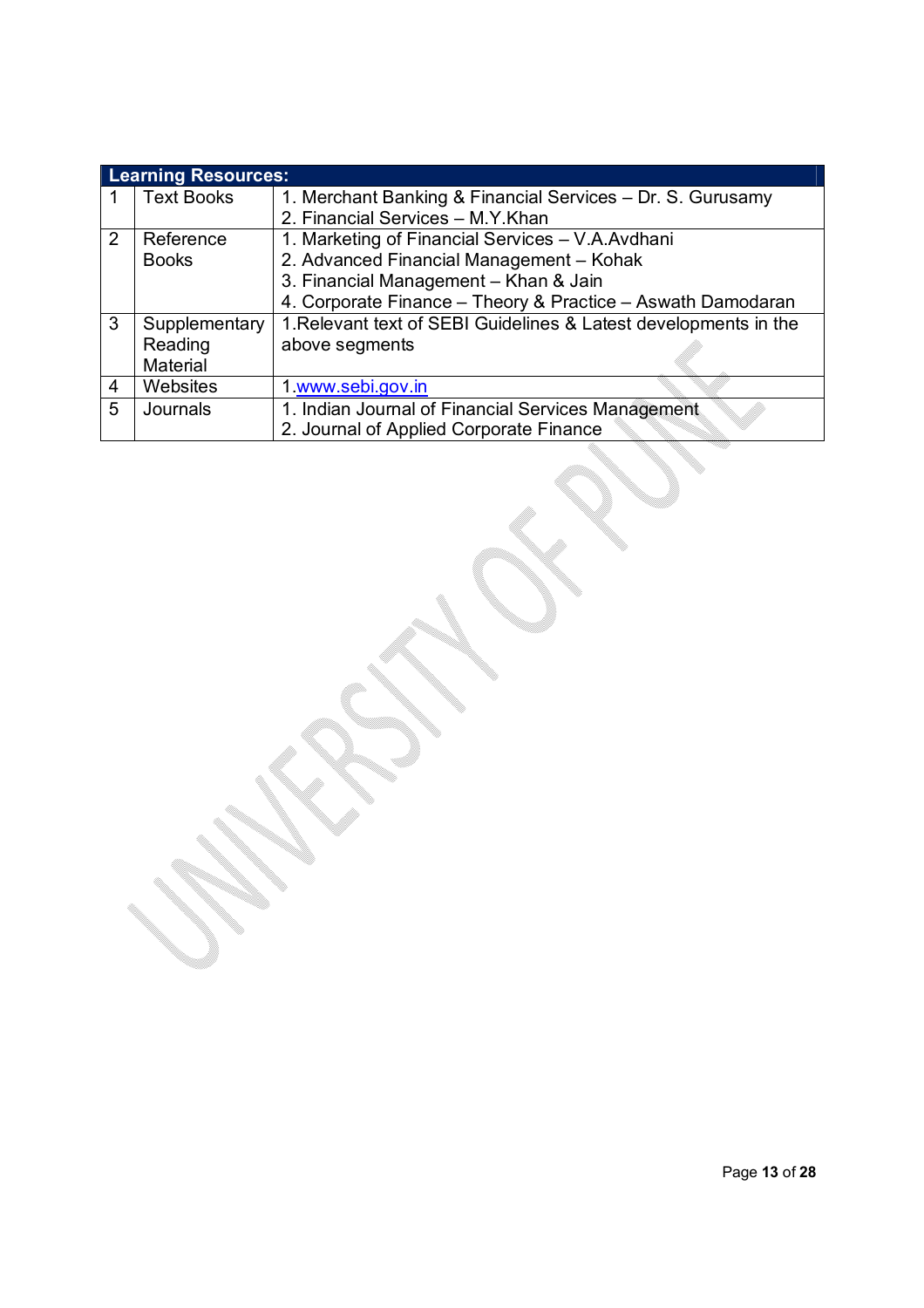| Semester     |     | Credits                          |                           |
|--------------|-----|----------------------------------|---------------------------|
| Course Code  | 102 | Course Type                      | <b>Full Credit Course</b> |
| Course Title |     | <b>Money and Capital Markets</b> |                           |

|                | <b>Course Objectives:</b>                                                                                        |
|----------------|------------------------------------------------------------------------------------------------------------------|
|                | To understand of money and capital markets structure                                                             |
| $\overline{2}$ | To understand the importance of money and capital markets in resources<br>mobilization                           |
| 3              | To create the awareness among the students of various instruments and<br>regulation of money and capital markets |

| Syllabus:             |                                                                                                                                                                                                                           |                                               |  |  |  |
|-----------------------|---------------------------------------------------------------------------------------------------------------------------------------------------------------------------------------------------------------------------|-----------------------------------------------|--|--|--|
| <b>Unit</b><br>Number | <b>Contents</b>                                                                                                                                                                                                           | <b>Number</b><br><b>of</b><br><b>Sessions</b> |  |  |  |
| 1                     | Indian Financial System : Financial Markets : Meaning , overview<br>function and constituents of Financial Markets, Indian financial<br>Market Vs Global financial Market.                                                | $7 + 1$                                       |  |  |  |
| $\overline{2}$        | Indian Money Market: Structure and composition on money<br>market, Money market instruments, functions of money market,<br>Secondary market for money market instruments                                                  | $7 + 1$                                       |  |  |  |
| 3                     | Indian Capital Market: Evolution and growth, constituents ,capital<br>market instruments , Major issues in Indian capital market<br>, Foreign Exchange market instruments                                                 | $7 + 1$                                       |  |  |  |
| 4                     | Regulation of Indian Capital Market: SEBI Functions and working,<br>SEBI guidelines for primary market, recommendations of<br>committees on regulatory framework.                                                         | $7 + 1$                                       |  |  |  |
| 5                     | Exchanges: meaning features types<br>Stock<br>and<br>recent<br>development of stock exchange, Stock trading on BSE and NSE,<br>Stock Market Index, Stock market trading mechanisms, Online<br>stock trading, OTC Exchange | $7 + 1$                                       |  |  |  |

|                  | <b>Learning Resources:</b>           |                                                                                                                              |  |  |  |
|------------------|--------------------------------------|------------------------------------------------------------------------------------------------------------------------------|--|--|--|
|                  | <b>Text Books</b>                    | Bhole, L.M. Financial Institutions And Markets, TATA Mc Graw-<br>Hill, New Delhi                                             |  |  |  |
| $\overline{2}$   | Reference<br><b>Books</b>            | GuruSamy, S: Financial Services and Markets, Thomson<br>Learning, Singapore                                                  |  |  |  |
| 3.               | Supplementary<br>Reading<br>Material | Securities and Exchange Board of India Act, 1992<br>Nabhi Manual of SEBI Guidelines (1994): Nabhi Publications, New<br>Delhi |  |  |  |
| $\overline{4}$ . | Websites                             | 1.www.nseindia.com<br>2.www.bseindia.com<br>3.www.moneycontrol.com                                                           |  |  |  |
| 5.               | Journal                              | Indian Journal of finance                                                                                                    |  |  |  |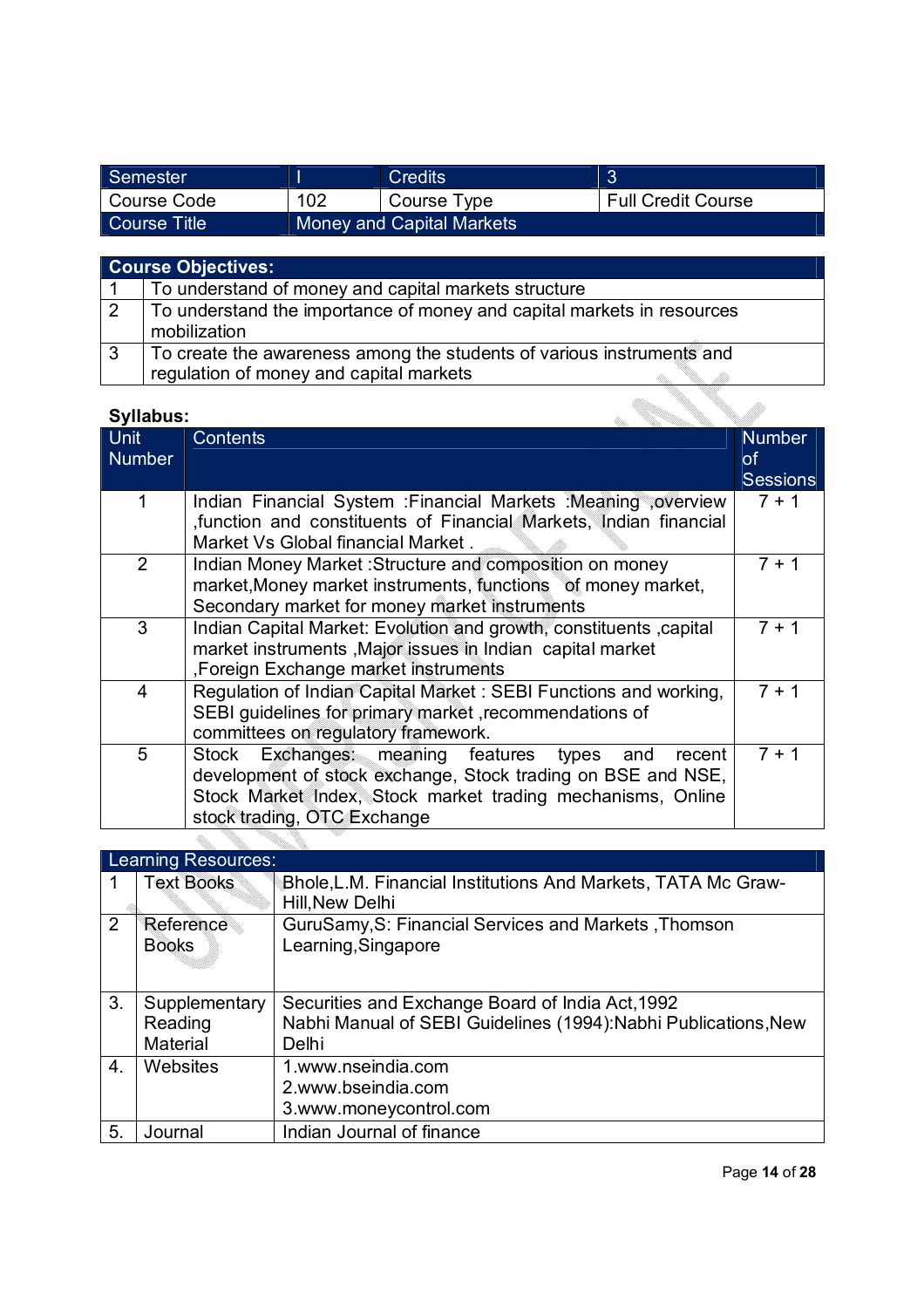| Semester     |     | <b>Credits</b>                        |                           |
|--------------|-----|---------------------------------------|---------------------------|
| Course Code  | 103 | Course Type                           | <b>Full Credit Course</b> |
| Course Title |     | <b>Financial Regulatory Framework</b> |                           |

| <b>Course Objectives:</b>                                                               |  |  |
|-----------------------------------------------------------------------------------------|--|--|
| 1   To acquaint the students with the need and structure of regulatory framework in     |  |  |
| India                                                                                   |  |  |
| 2 To provide an understanding of the various regulatory authorities in financial sector |  |  |

|                                         | Syllabus:                                                                                                                                                                                                                                                                                                                                         |                                     |  |  |  |
|-----------------------------------------|---------------------------------------------------------------------------------------------------------------------------------------------------------------------------------------------------------------------------------------------------------------------------------------------------------------------------------------------------|-------------------------------------|--|--|--|
| <b>Unit</b><br><b>Numb</b><br><b>er</b> | <b>Contents</b>                                                                                                                                                                                                                                                                                                                                   | <b>Number</b><br>of<br>Session<br>S |  |  |  |
| 1                                       | <b>NEED AND IMPORTANCE</b>                                                                                                                                                                                                                                                                                                                        | $5 + 1$                             |  |  |  |
|                                         | Need and importance of regulatory framework in finance field -<br>structure of regulatory framework in India                                                                                                                                                                                                                                      |                                     |  |  |  |
| $\overline{2}$                          | <b>REGULATORY BODIES</b><br>Role & Functions of regulatory bodies<br>A] Reserve Bank of India.<br><b>BI SEBI</b><br>C] Insurance Regulatory and Development Authority<br>D] Pension Funds Regulatory and Development Authority<br>E] Board for payment and settlement systems<br>F] Board for financial supervision<br>G] Competition Commission. | $8 + 1$                             |  |  |  |
| 3                                       | <b>COMPANIES ACT 1956</b><br>Companies Act 1956 – prospectus – share capital- borrowing<br>powers – accounts and audit – directors – restructuring – winding<br>up                                                                                                                                                                                | $7 + 1$                             |  |  |  |
| 4                                       | REGULATORY FRAMEWORK FOR INTERANTIONAL FUNDS<br>Regulatory framework for raising funds through GDRs and ADRs -<br>external commercial borrowings - FDI, FII                                                                                                                                                                                       | $7 + 1$                             |  |  |  |
| 5                                       | <b>FEMA</b>                                                                                                                                                                                                                                                                                                                                       | $\overline{8} + 1$                  |  |  |  |
|                                         | Foreign direct investments, Foreign Institutional Investments,<br>provisions of FEMA regarding acquiring property outside India                                                                                                                                                                                                                   |                                     |  |  |  |

| <b>Learning Resources:</b> |                                                              |  |  |
|----------------------------|--------------------------------------------------------------|--|--|
| <b>Text Books</b>          | Merchant Banking and Financial Services, Guruswamy, Third    |  |  |
|                            | Edition, Tata McGraw Hill                                    |  |  |
|                            | Money and Capital Markets, Peter Rose, McGraw Hill Education |  |  |
|                            | Company Law: N.D.Kapoor                                      |  |  |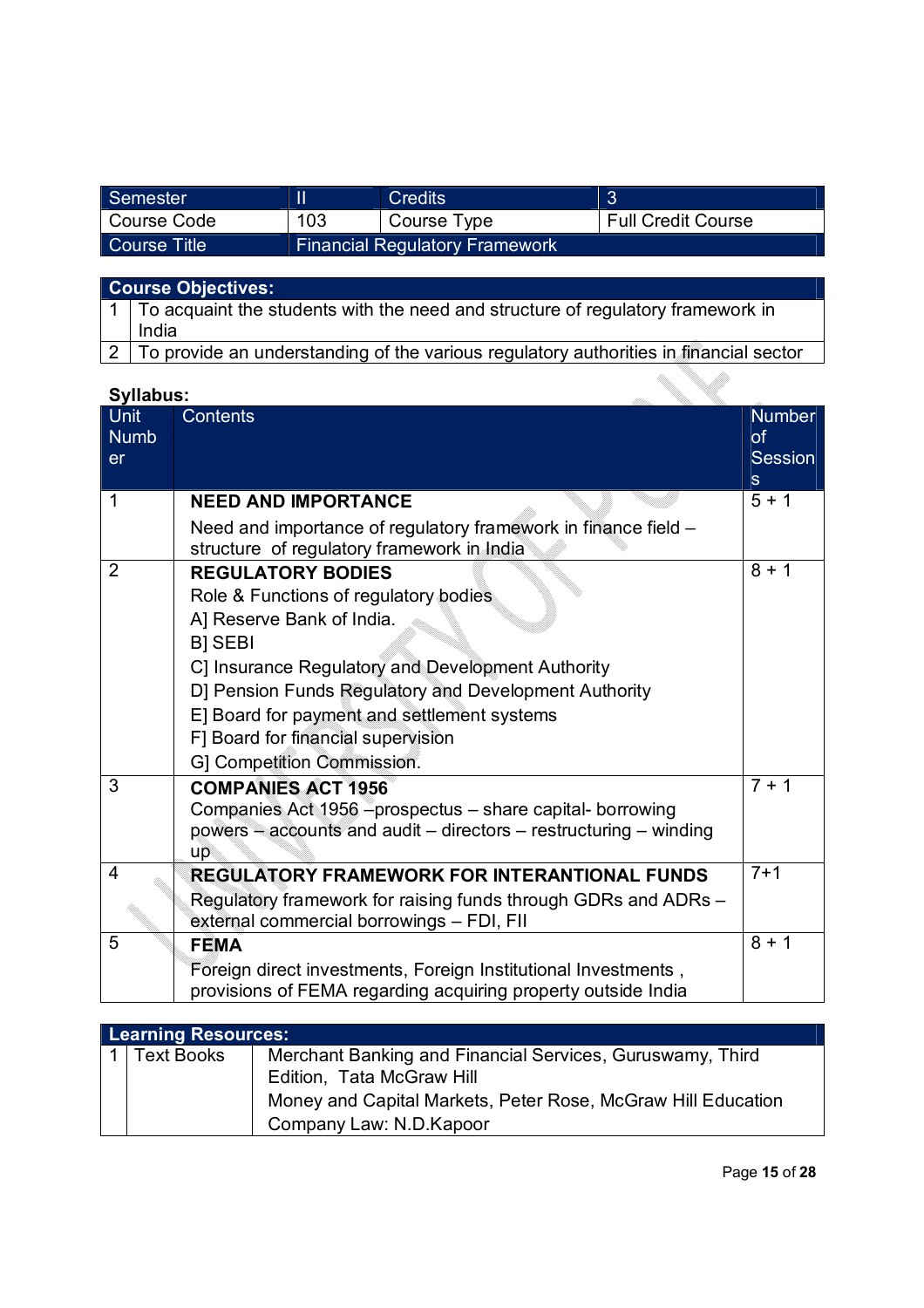|   | Reference<br><b>Books</b>             | Monetary theory and practice: Suraj Gupta<br>Monetary theory and practice: K.P.M.Sundharam.     |
|---|---------------------------------------|-------------------------------------------------------------------------------------------------|
|   |                                       | Stock Exchanges, Investments and Derivatives, V Raghunathan,<br>Prabina Rajib, Tata McGraw Hill |
| 3 | Supplementa<br>ry Reading<br>Material | Insider Trading: Perspectives and Cases, Jayshree Bose, ICFAI<br><b>Press</b>                   |
| 4 | Websites                              | RBI, IRDA, SEBI                                                                                 |
| 5 | Journals                              | The Chartered Secretary - Journal of Institute of Company<br>Secretaries of India - New Delhi   |

I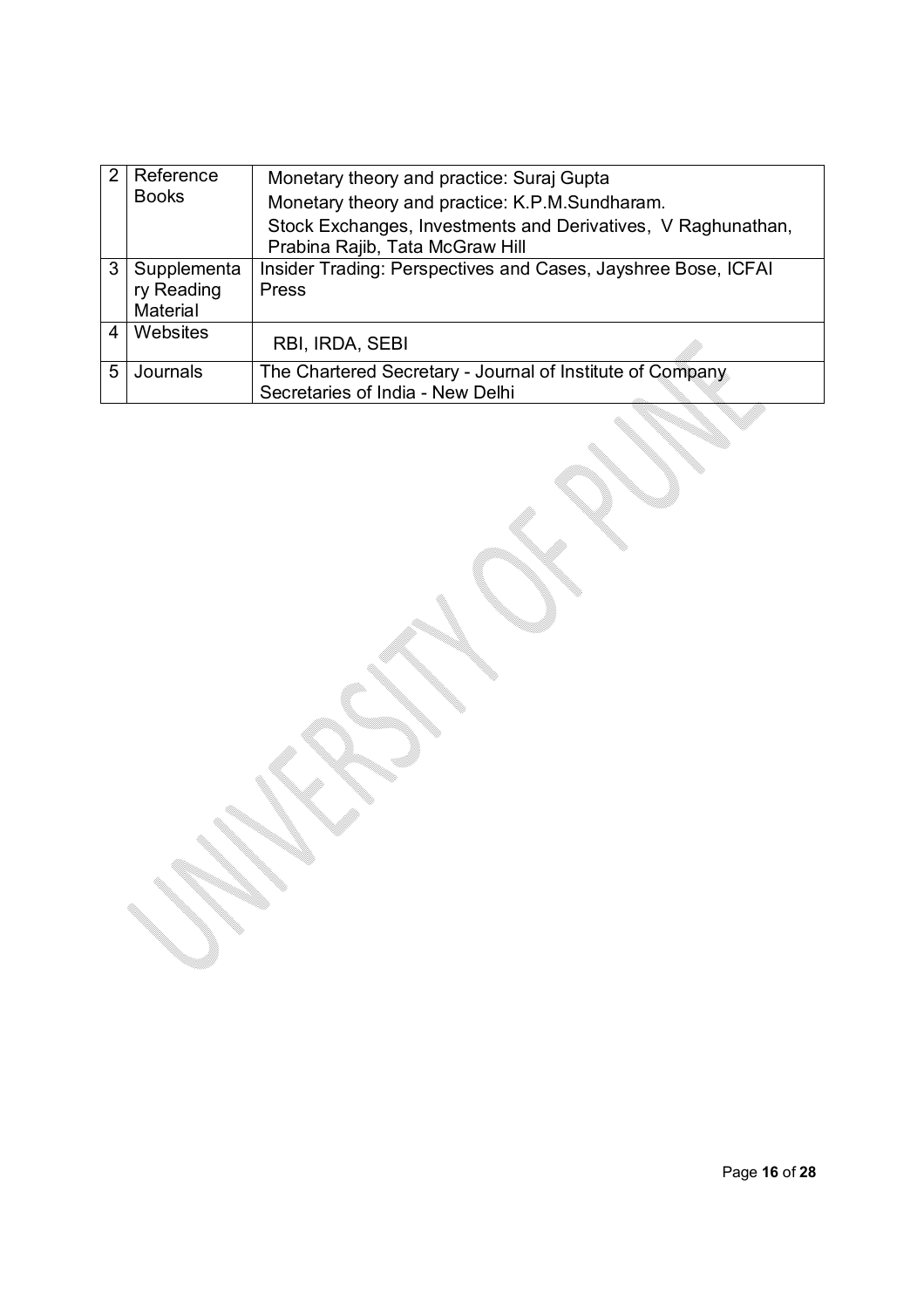| Semester      |     | Credits                                        |                           |
|---------------|-----|------------------------------------------------|---------------------------|
| l Course Code | 104 | Course Type                                    | <b>Full Credit Course</b> |
| Course Title  |     | <b>Investment Products and Characteristics</b> |                           |

| <b>Course Objectives:</b> |  |  |
|---------------------------|--|--|
|                           |  |  |

| To understand concept of Savings and Investment.  |
|---------------------------------------------------|
| To understand need of Investment.                 |
| To gain knowledge of Various Investment Products. |

| <b>Syllabus:</b>                 |                                                                                                                                                                                                                                                                                                                                                                                                                                                                                                                                                                                                                            |                                                       |
|----------------------------------|----------------------------------------------------------------------------------------------------------------------------------------------------------------------------------------------------------------------------------------------------------------------------------------------------------------------------------------------------------------------------------------------------------------------------------------------------------------------------------------------------------------------------------------------------------------------------------------------------------------------------|-------------------------------------------------------|
| <b>Unit</b><br><b>Numb</b><br>er | <b>Contents</b>                                                                                                                                                                                                                                                                                                                                                                                                                                                                                                                                                                                                            | <b>Number</b><br>of<br><b>Session</b><br>$\mathbf{s}$ |
| 1                                | <b>INTRODUCTION:</b> Meaning of Savings and Investment; Various<br>Investment Avenues; Interrelationship amongst Inflation, Cost of<br>Capital, Time Value of Money, Propensity to hold cash and future<br>goals.<br>Stock Market: Primary market; Secondary market; Type of<br>Shares; Share Issue and Buy Back, Debentures and Bonds;<br>Types of Debentures; Derivatives market; Stock Exchanges;<br>Stock Indices; IPO, FPO, Private Placement; Private equity and<br>Venture capital.<br>Buying & selling of Shares and related Terminology, Equity<br>Derivatives.<br>Preference Shares; Types of Preference Shares; | $7 + 1$                                               |
| $\overline{2}$                   | <b>Debt Market:</b><br>Retail debt market, Wholesale debt market, Corporate bonds<br>Bonds and Debentures; Types of Bonds; Bond Prices;<br>Calculation of Current Yield, Holding Period Return, Yield to<br>Maturity, Bond intrinsic Values, Duration,<br>Government Securities Market, Calculation of Yield and<br><b>Valuation of Government Securities</b>                                                                                                                                                                                                                                                              | $\overline{7} + 1$                                    |
| $\overline{3}$<br>$\overline{4}$ | <b>Commodity Markets:</b><br>Commodity Trading; Spot, Forward, Futures and Options<br>Contracts<br>Trading in Bullions, Plantations, Metals, Oil, Coal, Gas, Agriculture<br>Commodities, Edible Oil etc. Emerging carbon credit markets,<br>Trading in carbon Credits<br>Study of Commodities Traded at CBOT, COMEX, NYMEX,<br><b>MCX and NCDEX</b><br>Mutual funds: Definition, products, Asset Management Company                                                                                                                                                                                                        | $7 + 1$<br>$7 + 1$                                    |
|                                  | (AMC), Association of Mutual Funds Industry (AMFI), Money<br>Market Mutual Funds, Exchange Traded Funds, Equity Linked<br><b>Savings Schemes</b>                                                                                                                                                                                                                                                                                                                                                                                                                                                                           |                                                       |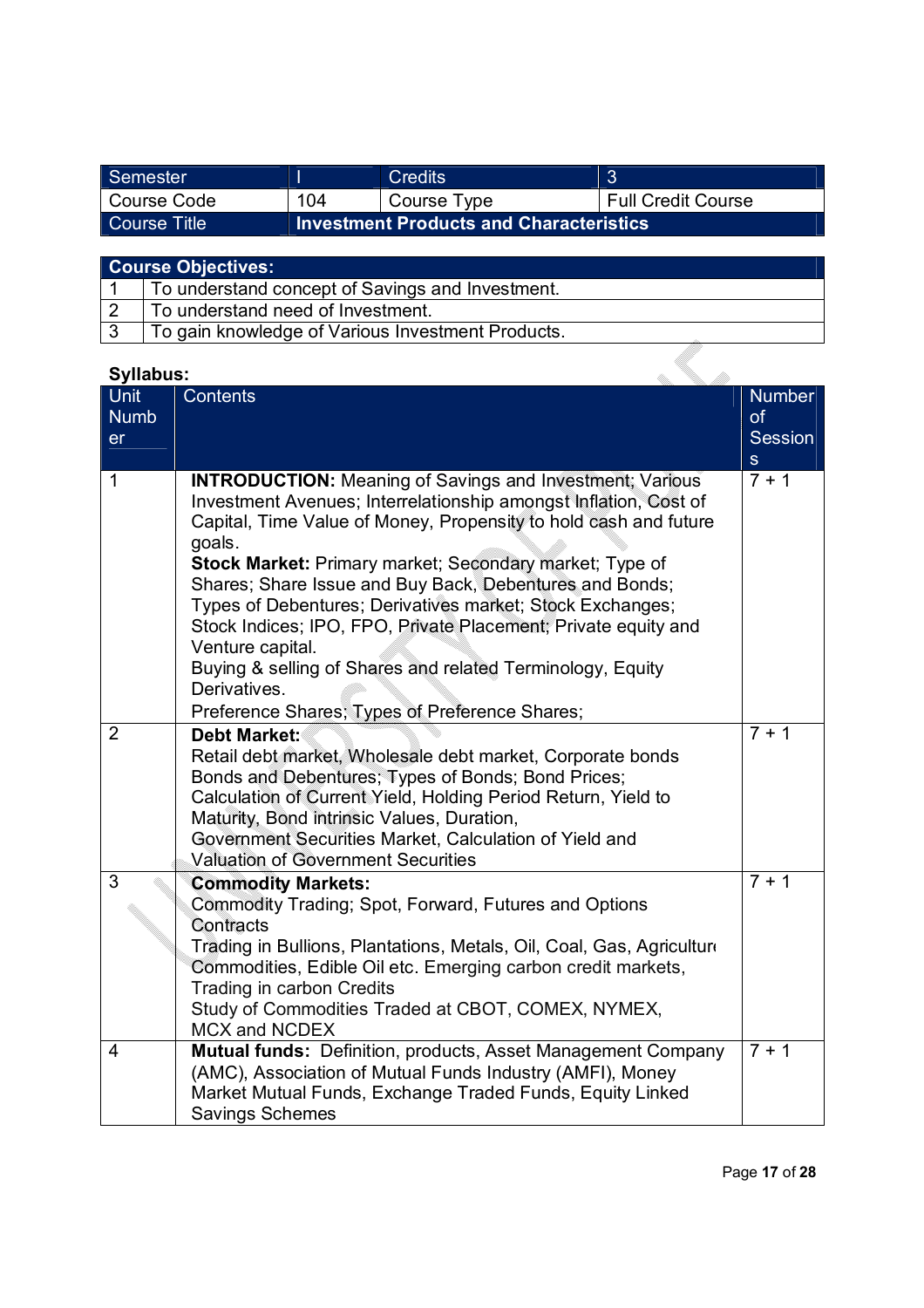|   | Post office Savings schemes, Fixed Deposits of Banks and<br>Companies, Insurance Products, ULIP's<br>Money Market Instruments: Inter Bank Call Money;<br>Market Repo; Collateralized Borrowing and Lending<br>Obligation (CBLO); Commercial Paper; Certificates of<br>Deposit; Inter Corporate Deposits; Treasury Bills.                                                                                              |         |
|---|-----------------------------------------------------------------------------------------------------------------------------------------------------------------------------------------------------------------------------------------------------------------------------------------------------------------------------------------------------------------------------------------------------------------------|---------|
| 5 | <b>Real Estate Investment: Real Estate Investment Features and</b><br>Characteristics, Impact of Inflation and Interest rates;<br>Determinants of value; Real Estate Valuation, Estimating Market<br>Value; Investment Decision; Problem of liquidity in Real Estate.<br><b>Foreign Exchange Markets: Spot Contracts and Derivative</b><br>Contracts<br>FCCB's, ECB's, Foreign Portfolio Investment, ADR's,<br>GDR's. | $7 + 1$ |

| <b>Text Books</b><br>15 <sup>th</sup> Edition (Page No. 199 to Page No 480)<br>$\overline{2}$<br>Commodity Markets, Operations, Instruments and Applications, N<br>Reference<br>N Chatnani, Tata McGraw Hill<br><b>Books</b><br>Fundamentals of Financial Instruments: An Introduction to Stocks,<br>Bonds, Foreign Exchange and Derivatives, Parameswaran, Wiley<br>Money and Capital Markets, Peter Rose, McGraw Hill Education<br>Stock Exchanges, Investments and Derivatives, V Raghunathan,<br>Prabina Rajib, Tata McGraw Hill<br>3<br>NCFM Study material available on:<br>Supplementa<br>www.nseindia.com/education/content/education.htm<br>ry Reading<br>Material<br>Capital Markets, Dalal Street<br>Websites<br>www.moneycontrol.com,<br>4<br>www.bseindia.com, http://money.msn.com/,<br>www.valueresearchonline.com/,<br>www.mcxindia.com/, http://www.ncdex.com/,<br>http://www.useindia.com/, www.amfiindia.com/,<br>5<br><b>Journal of Finance</b><br>Journals<br>Global Finance Journal | <b>Learning Resources:</b> |                                                                  |  |  |
|-----------------------------------------------------------------------------------------------------------------------------------------------------------------------------------------------------------------------------------------------------------------------------------------------------------------------------------------------------------------------------------------------------------------------------------------------------------------------------------------------------------------------------------------------------------------------------------------------------------------------------------------------------------------------------------------------------------------------------------------------------------------------------------------------------------------------------------------------------------------------------------------------------------------------------------------------------------------------------------------------------------|----------------------------|------------------------------------------------------------------|--|--|
|                                                                                                                                                                                                                                                                                                                                                                                                                                                                                                                                                                                                                                                                                                                                                                                                                                                                                                                                                                                                           |                            | Investment Management, V K Bhalla, S. Chand & Co. Ltd, New Delhi |  |  |
|                                                                                                                                                                                                                                                                                                                                                                                                                                                                                                                                                                                                                                                                                                                                                                                                                                                                                                                                                                                                           |                            |                                                                  |  |  |
|                                                                                                                                                                                                                                                                                                                                                                                                                                                                                                                                                                                                                                                                                                                                                                                                                                                                                                                                                                                                           |                            |                                                                  |  |  |
|                                                                                                                                                                                                                                                                                                                                                                                                                                                                                                                                                                                                                                                                                                                                                                                                                                                                                                                                                                                                           |                            |                                                                  |  |  |
|                                                                                                                                                                                                                                                                                                                                                                                                                                                                                                                                                                                                                                                                                                                                                                                                                                                                                                                                                                                                           |                            |                                                                  |  |  |
|                                                                                                                                                                                                                                                                                                                                                                                                                                                                                                                                                                                                                                                                                                                                                                                                                                                                                                                                                                                                           |                            |                                                                  |  |  |
|                                                                                                                                                                                                                                                                                                                                                                                                                                                                                                                                                                                                                                                                                                                                                                                                                                                                                                                                                                                                           |                            |                                                                  |  |  |
|                                                                                                                                                                                                                                                                                                                                                                                                                                                                                                                                                                                                                                                                                                                                                                                                                                                                                                                                                                                                           |                            |                                                                  |  |  |
|                                                                                                                                                                                                                                                                                                                                                                                                                                                                                                                                                                                                                                                                                                                                                                                                                                                                                                                                                                                                           |                            |                                                                  |  |  |
|                                                                                                                                                                                                                                                                                                                                                                                                                                                                                                                                                                                                                                                                                                                                                                                                                                                                                                                                                                                                           |                            |                                                                  |  |  |
|                                                                                                                                                                                                                                                                                                                                                                                                                                                                                                                                                                                                                                                                                                                                                                                                                                                                                                                                                                                                           |                            |                                                                  |  |  |
|                                                                                                                                                                                                                                                                                                                                                                                                                                                                                                                                                                                                                                                                                                                                                                                                                                                                                                                                                                                                           |                            |                                                                  |  |  |
|                                                                                                                                                                                                                                                                                                                                                                                                                                                                                                                                                                                                                                                                                                                                                                                                                                                                                                                                                                                                           |                            |                                                                  |  |  |
|                                                                                                                                                                                                                                                                                                                                                                                                                                                                                                                                                                                                                                                                                                                                                                                                                                                                                                                                                                                                           |                            | http://topics.bloomberg.com/india/,                              |  |  |
|                                                                                                                                                                                                                                                                                                                                                                                                                                                                                                                                                                                                                                                                                                                                                                                                                                                                                                                                                                                                           |                            |                                                                  |  |  |
|                                                                                                                                                                                                                                                                                                                                                                                                                                                                                                                                                                                                                                                                                                                                                                                                                                                                                                                                                                                                           |                            |                                                                  |  |  |
|                                                                                                                                                                                                                                                                                                                                                                                                                                                                                                                                                                                                                                                                                                                                                                                                                                                                                                                                                                                                           |                            |                                                                  |  |  |
|                                                                                                                                                                                                                                                                                                                                                                                                                                                                                                                                                                                                                                                                                                                                                                                                                                                                                                                                                                                                           |                            |                                                                  |  |  |
|                                                                                                                                                                                                                                                                                                                                                                                                                                                                                                                                                                                                                                                                                                                                                                                                                                                                                                                                                                                                           |                            | Journal of Property Valuation and Investment                     |  |  |
| <b>Review of Financial Economics</b>                                                                                                                                                                                                                                                                                                                                                                                                                                                                                                                                                                                                                                                                                                                                                                                                                                                                                                                                                                      |                            |                                                                  |  |  |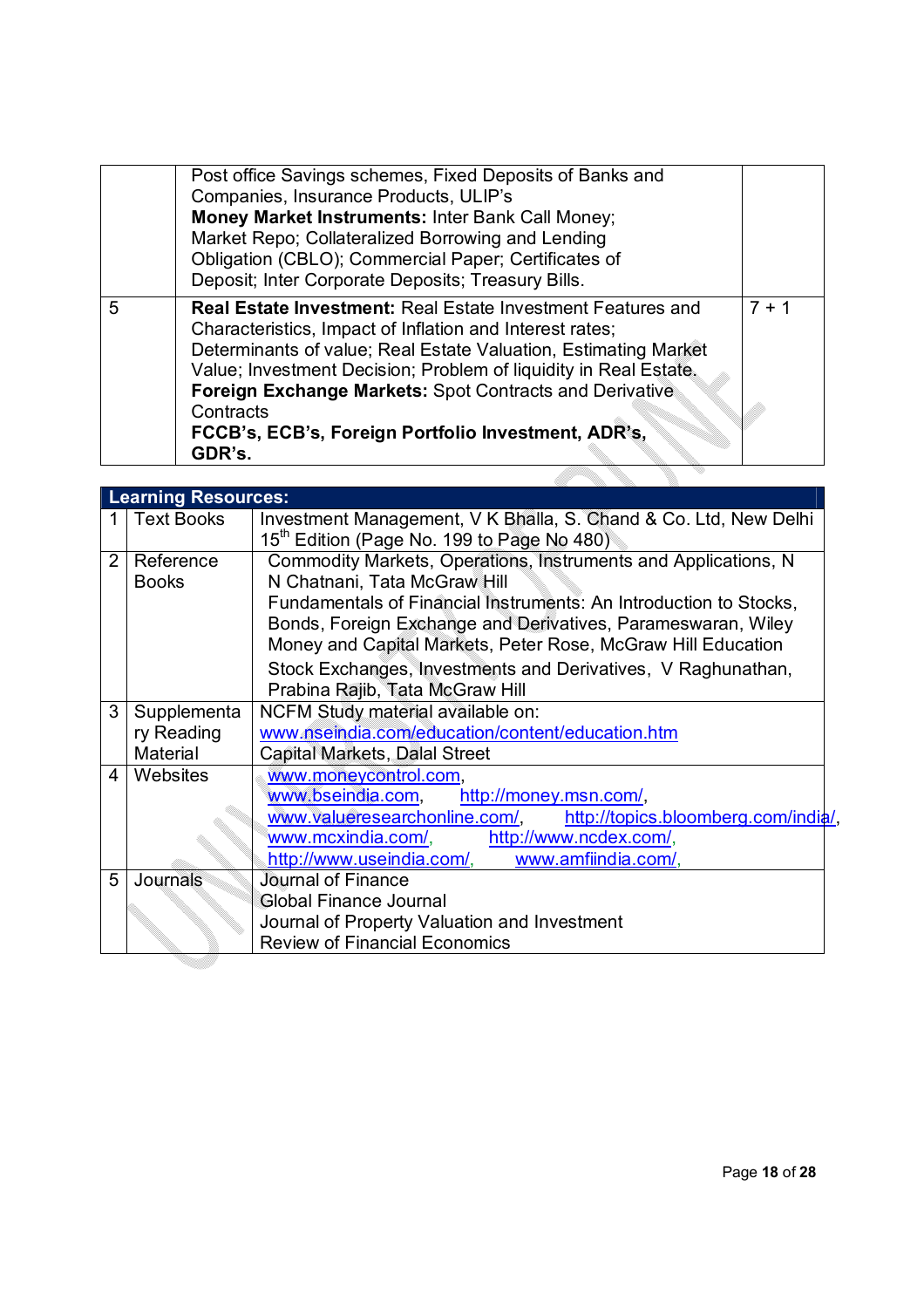| Semester     |     | <b>Credits</b>                 |                           |
|--------------|-----|--------------------------------|---------------------------|
| Course Code  | 105 | Course Type                    | <b>Half Credit Course</b> |
| Course Title |     | Income Tax - Personal Taxation |                           |

| Course Objectives: |                                                                            |  |  |
|--------------------|----------------------------------------------------------------------------|--|--|
|                    | To introduce basic of income tax related to personal taxation              |  |  |
|                    | To provide in-depth knowledge income tax laws related to personal taxation |  |  |
|                    |                                                                            |  |  |

3 To teach how to calculate tax liability of individuals

| <b>Syllabus:</b>             |                                                                                                                                                                                                                                                                                                                                   |                            |
|------------------------------|-----------------------------------------------------------------------------------------------------------------------------------------------------------------------------------------------------------------------------------------------------------------------------------------------------------------------------------|----------------------------|
| <b>Unit</b><br><b>Number</b> | <b>Contents</b>                                                                                                                                                                                                                                                                                                                   | <b>Number</b><br><b>of</b> |
|                              |                                                                                                                                                                                                                                                                                                                                   | <b>Sessions</b>            |
| $\mathbf{1}$                 | INTRODUCTION TO INCOME TAX- Income Tax Act 1961.<br>Definitions, Short title, extent and commencement, Previous year<br>defined, Charge of income-tax, Scope of total income, Residence<br>in India, Income deemed to be received, Income deemed to<br>accrue or arise in India, Incomes not included in total income.            | $5 + 1$                    |
| $\overline{2}$               | INCOME FROM SALARY - Heads of income, Expenditure<br>incurred in relation to income not includible in total income,<br>Salaries, Deductions from salaries, "Salary", "perquisite" and<br>"profits in lieu of salary" defined, Calculation of income from<br>salary, Deductions u/s 80 C, Set off and carry forward.               | $5 + 1$                    |
| 3                            | INCOME FROM HOUSE PROPERTY - Calculation of Income<br>from house property, Determination of Annual value of house<br>property, Deductions from income from house property, Amounts<br>not deductible from income from house property, Property owned<br>by co-owners, Owner of house property", "annual charge", etc.,<br>defined | $5 + 1$                    |
| 4                            | INCOME FROM OTHER SOURCES - Introduction to Income from<br>other sources, deductions, Amount not deductible, Profits<br>chargeable to tax, calculation of taxable income from other<br>sources                                                                                                                                    | $5 + 1$                    |
| 5                            | CALCULATION OF GROSS TOTAL INCOME, TAXABLE<br>INCOME AND TAX LIABILTY - Problems to be based on<br>calculations related to income from salary, income from house<br>property and income from other sources only.                                                                                                                  | $5 + 1$                    |

| <b>Learning Resources:</b> |                                                                |
|----------------------------|----------------------------------------------------------------|
| Reference                  | 1. Income Tax- Direct Taxes- Laws and Practice by Dr. Vinod    |
| Books:                     | and Kapil Singhania, Taxman                                    |
|                            | 2. Income Tax Law and Practice, Hariharan, Tata Mc-Graw        |
|                            | Hill                                                           |
|                            | 3. Direct Taxes, Jakhotiya, Himalaya Publications.             |
|                            | 4. Bare Acts & rules of the relevant taxes, Taxman publication |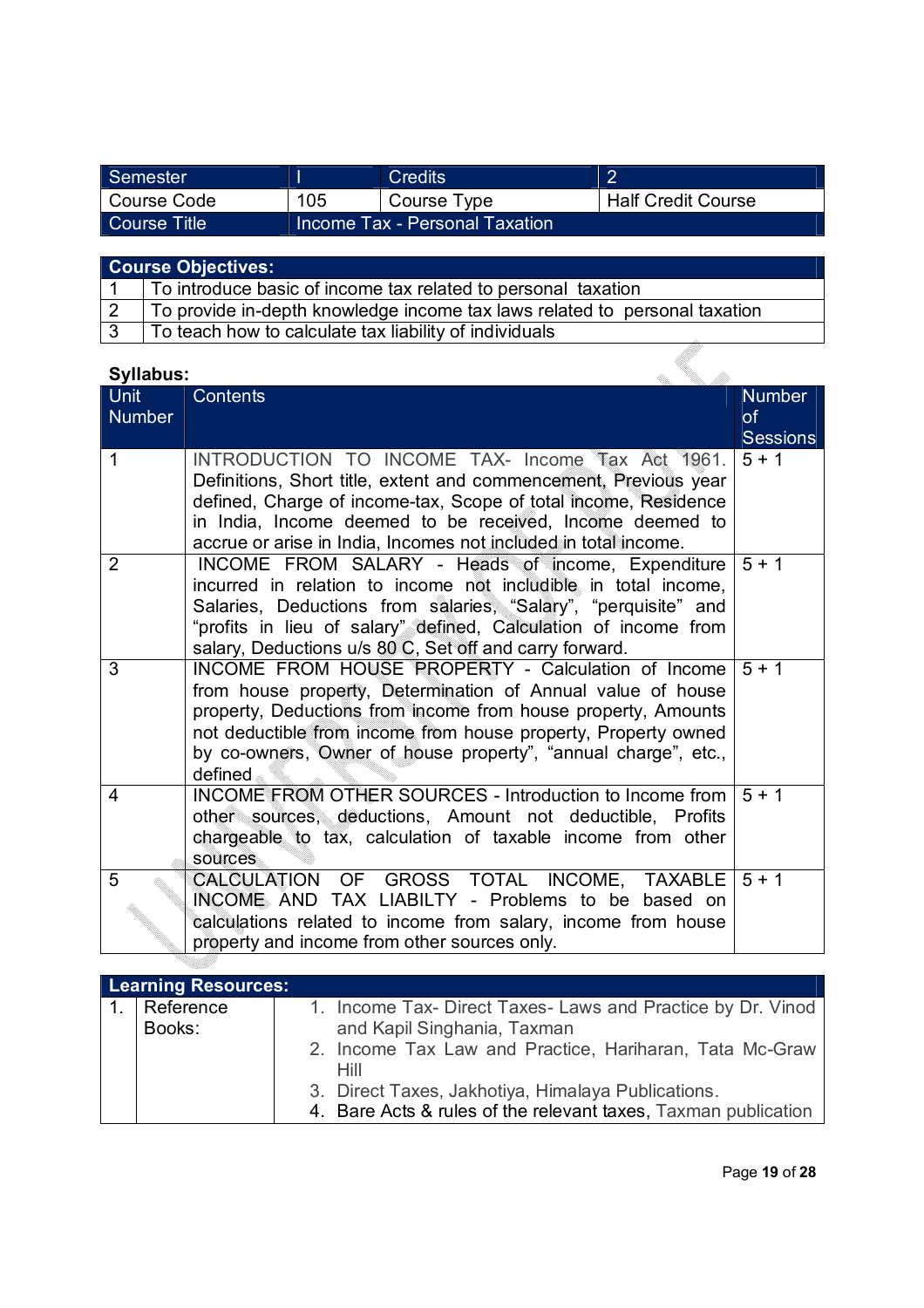| Semester     |     | <b>Credits</b>                                |                           |  |
|--------------|-----|-----------------------------------------------|---------------------------|--|
| Course Code  | 106 | Course Type                                   | <b>Half Credit Course</b> |  |
| Course Title |     | Understanding of Financial Statements-Banking |                           |  |

| <b>Course Objectives:</b> |                                                                     |  |  |
|---------------------------|---------------------------------------------------------------------|--|--|
|                           | To introduce basic of Banking                                       |  |  |
|                           | To provide in-depth knowledge Accounting statements related to bank |  |  |
|                           | To teach how to interpret the financial statements of Banks         |  |  |

| <b>Syllabus:</b> |                                                                                                                                                                                                                                                                                                                                                                                                                                                                                                                                                                                              |                                                                  |
|------------------|----------------------------------------------------------------------------------------------------------------------------------------------------------------------------------------------------------------------------------------------------------------------------------------------------------------------------------------------------------------------------------------------------------------------------------------------------------------------------------------------------------------------------------------------------------------------------------------------|------------------------------------------------------------------|
| Unit<br>Numbe    | <b>Contents</b>                                                                                                                                                                                                                                                                                                                                                                                                                                                                                                                                                                              | <b>Number</b><br>$\mathsf{of}$<br><b>Session</b><br>$\mathbf{s}$ |
| 1                | <b>BANKS FINANCIAL STATEMENTS: BASIC CONCEPTS</b><br>Introduction to banks financial statements<br><b>Bank Liabilities</b><br><b>Bank Assets</b><br><b>Contingent Liabilities</b><br>The Income Statement                                                                                                                                                                                                                                                                                                                                                                                    | $5 + 1$                                                          |
| $\overline{2}$   | THE INDIAN BANKING SYSTEM-AN OVERVIEW<br>The Bank Market Structure in India<br><b>Evolution of Indian Banking</b>                                                                                                                                                                                                                                                                                                                                                                                                                                                                            | $5 + 1$                                                          |
| 3                | KEY CONCEPTS FOR UNDERSTANDING BANKING<br><b>FINANCIAL STATEMENTS:</b><br>Prime Lending rate, Base rate system, Asset Liability<br>management, Capital adequacy ratio, Cash Reserve Ratio,<br>Statutory Liquidity Ratio, Repo, Reverse Repo, Basis Point,<br>calculation of interest on deposits and loans<br>Risk Management at banks, Credit risk, operational risk, market<br>risk, Basel II norms for risk management<br>Classification of Loans - standard assets, Sub standard assets,<br>Non performing assets, Loss assets, provisioning of loans and<br>its impact on profitability | $5 + 1$                                                          |
| 4                | KEY RATIOS TO UNDERSTAND THE PERFORMANCE OF A<br><b>BANK</b><br>Understanding Return on average equity, return on<br>average assets, net profit ratio, earning per share, fees to<br>income ratio, cost to income ratio, spread, advances to<br>deposits ratio, debt equity ratio, NPA percentage w.r.t.<br>total assets understanding the calculation of capital<br>adequacy ratio from the annual report                                                                                                                                                                                   | $5 + 1$                                                          |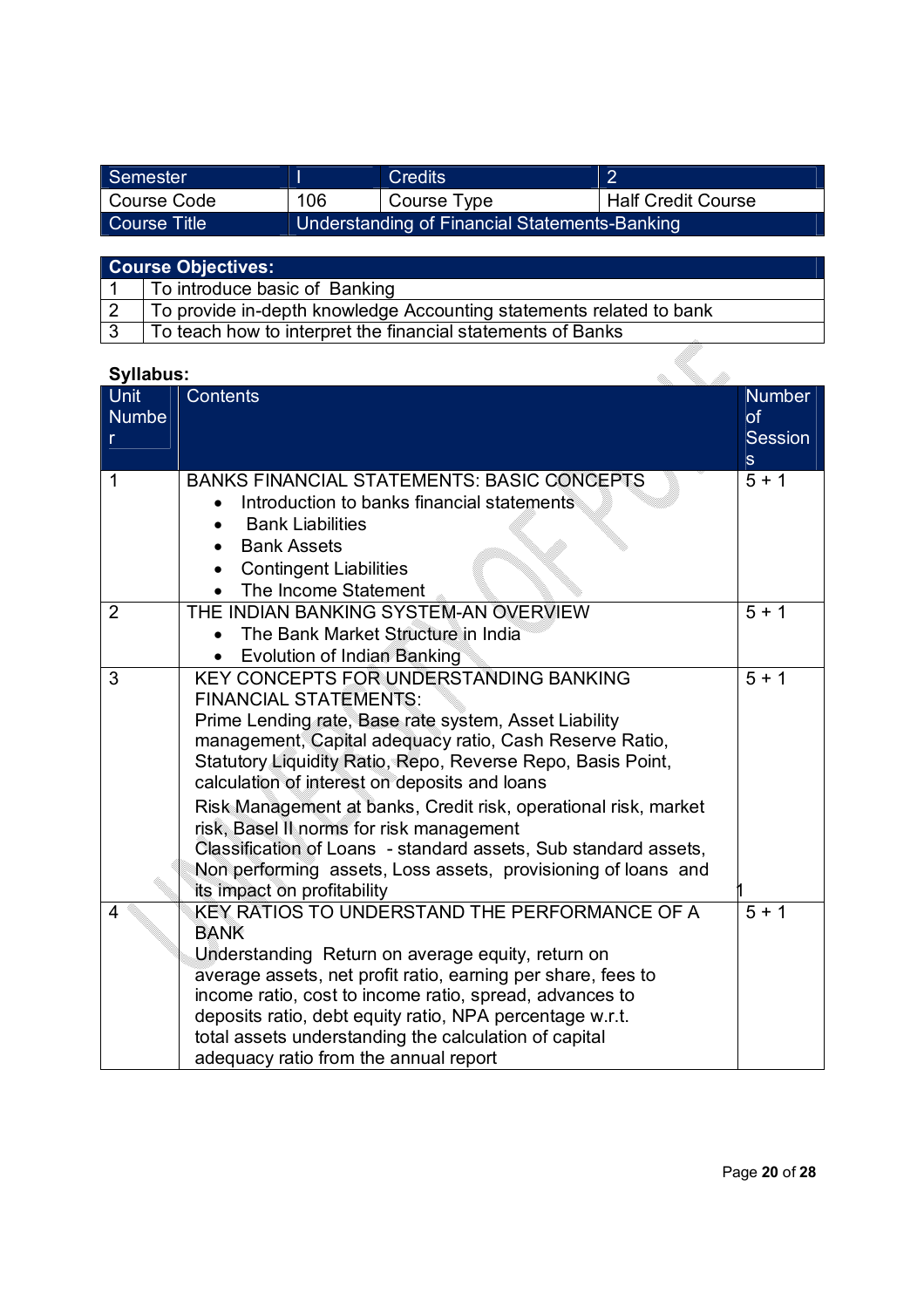|   | Calculation of Return on average equity, return on<br>average assets, net profit ratio, earning per share, fees to<br>income ratio, cost to income ratio, spread, advances to<br>deposits ratio, debt equity ratio, NPA percentage w.r.t.<br>total assets from the latest annual reports of the banks |         |
|---|-------------------------------------------------------------------------------------------------------------------------------------------------------------------------------------------------------------------------------------------------------------------------------------------------------|---------|
| 5 | <b>CASE STUDIES</b>                                                                                                                                                                                                                                                                                   | $5 + 1$ |

|               | Learning Resources:                                  |
|---------------|------------------------------------------------------|
|               | Management of Banking and Financial Services         |
|               | Author: Padmalata Suresh and Justin Paul             |
|               | <b>Publisher: Pearson</b>                            |
|               | Edition: Second                                      |
| $\mathcal{P}$ | Banking Theory Law & Practice                        |
|               | Author: Guruswamy                                    |
|               | Publisher: Tata Mc-Graw Hill                         |
| -3            | <b>Bank Financial Management</b>                     |
|               | Author: Indian Institute of Banking & Finance (IIBF) |
|               | Publisher: Macmillan Publishers India (2010)         |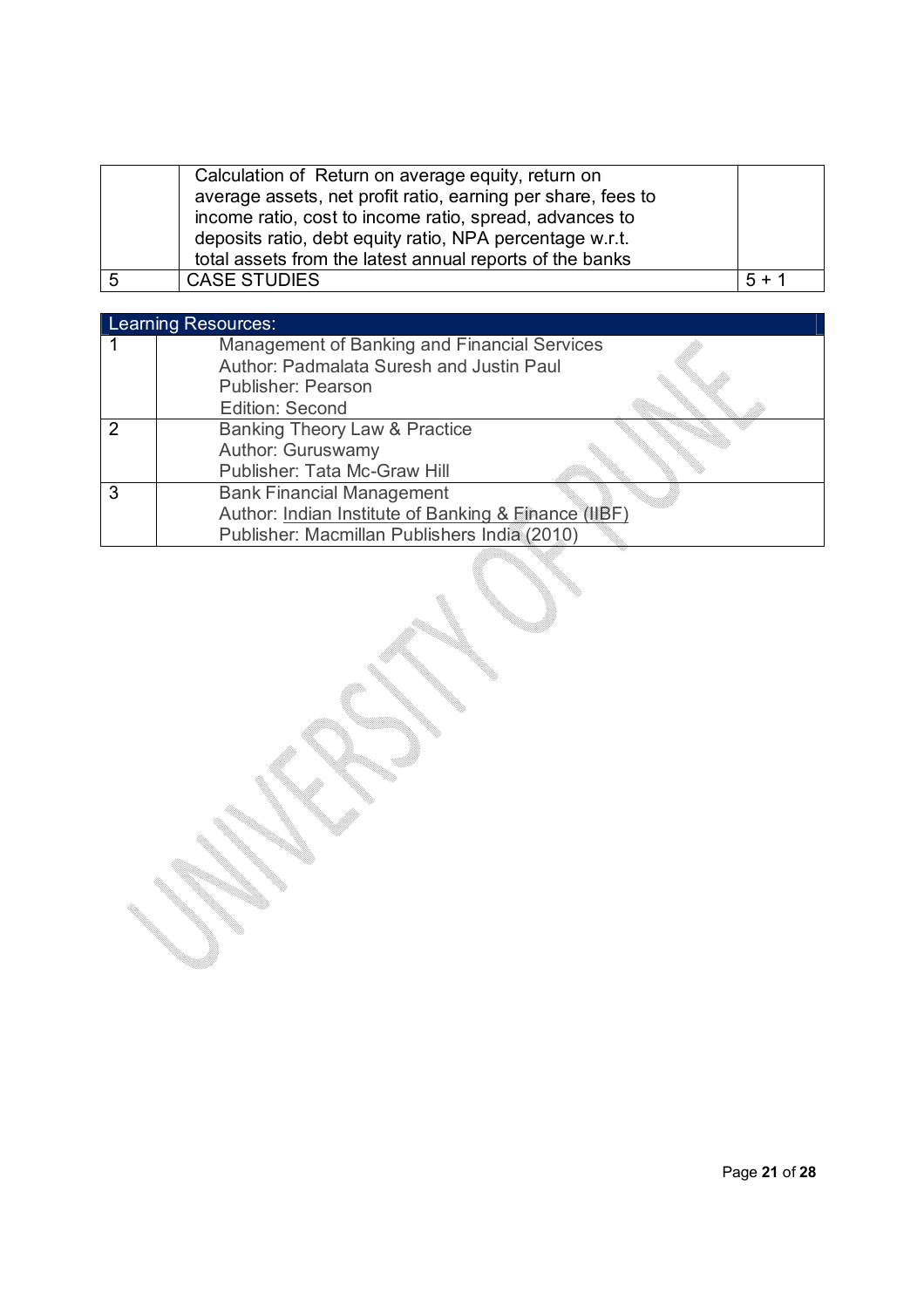| Semester     |     | Credits                                      |                           |
|--------------|-----|----------------------------------------------|---------------------------|
| Course Code  | 201 | Course Type                                  | <b>Full Credit Course</b> |
| Course Title |     | <b>Financial Instruments and Derivatives</b> |                           |

# **Course Objectives:**

| To provide students with an introduction to the theory and practice of financial |
|----------------------------------------------------------------------------------|
| instruments                                                                      |
| To develop an understanding of the importance of financial derivatives and       |
| institutional structure of the market                                            |

| <b>Unit</b><br><b>Contents</b><br><b>Number</b>                                                                                                                                       | <b>Number</b>         |
|---------------------------------------------------------------------------------------------------------------------------------------------------------------------------------------|-----------------------|
|                                                                                                                                                                                       | 0f<br><b>Sessions</b> |
| Capital and Money Market Financial Instruments: Meaning,<br>definition need and importance types of various financial<br>instruments.                                                 | $7 + 1$               |
| Money market Instruments: Call/money , Treasury Bills , Term<br>2<br>money, Certificate of Deposits, Commercial papers, Inter banks<br>term money                                     | $7 + 1$               |
| Capital market instruments: Equity shares, Preference shares, No<br>3<br>voting shares, Convertible Cumulative Debentures, Fixed<br>Deposits, Warrants Debentures and Bonds, GDR, ADR | $7 + 1$               |
| Derivatives: Meaning and characteristics, types of derivatives<br>4<br>, Spot, forward and future contracts, stock index futures,<br>Commodity derivates markets                      | 7 + 1                 |
| 5<br>Option Contract : Call and Put option Capital Asset pricing Model,<br>SWAP, Currency derivatives, Risk management in derivatives                                                 | $7 + 1$               |

|     | Learning Resources: |                                                               |  |  |
|-----|---------------------|---------------------------------------------------------------|--|--|
|     | Reference           | Bhole, L.M. Financial Institutions And Markets, TATA Mc Graw- |  |  |
|     | <b>Books</b>        | Hill, New Delhi                                               |  |  |
|     |                     | Clifford Gomez, Financial Markets, Institutions and financial |  |  |
|     |                     | Services PHI Learning                                         |  |  |
| 2.4 | Supplementary       | Securities and Exchange Board of India Act, 1992              |  |  |
|     | Reading             | Nabhi Mannual of SEBI Guidelines (1994): Nabhi Publications,  |  |  |
|     | Material            | New Delhi                                                     |  |  |
| 3.  | Websites            | 1.www.nseindia.com                                            |  |  |
|     |                     | 2.www.bseindia.com                                            |  |  |
|     |                     | 3.www.moneycontrol.com                                        |  |  |
| 4.  | Journal             | Indian Journal of finance                                     |  |  |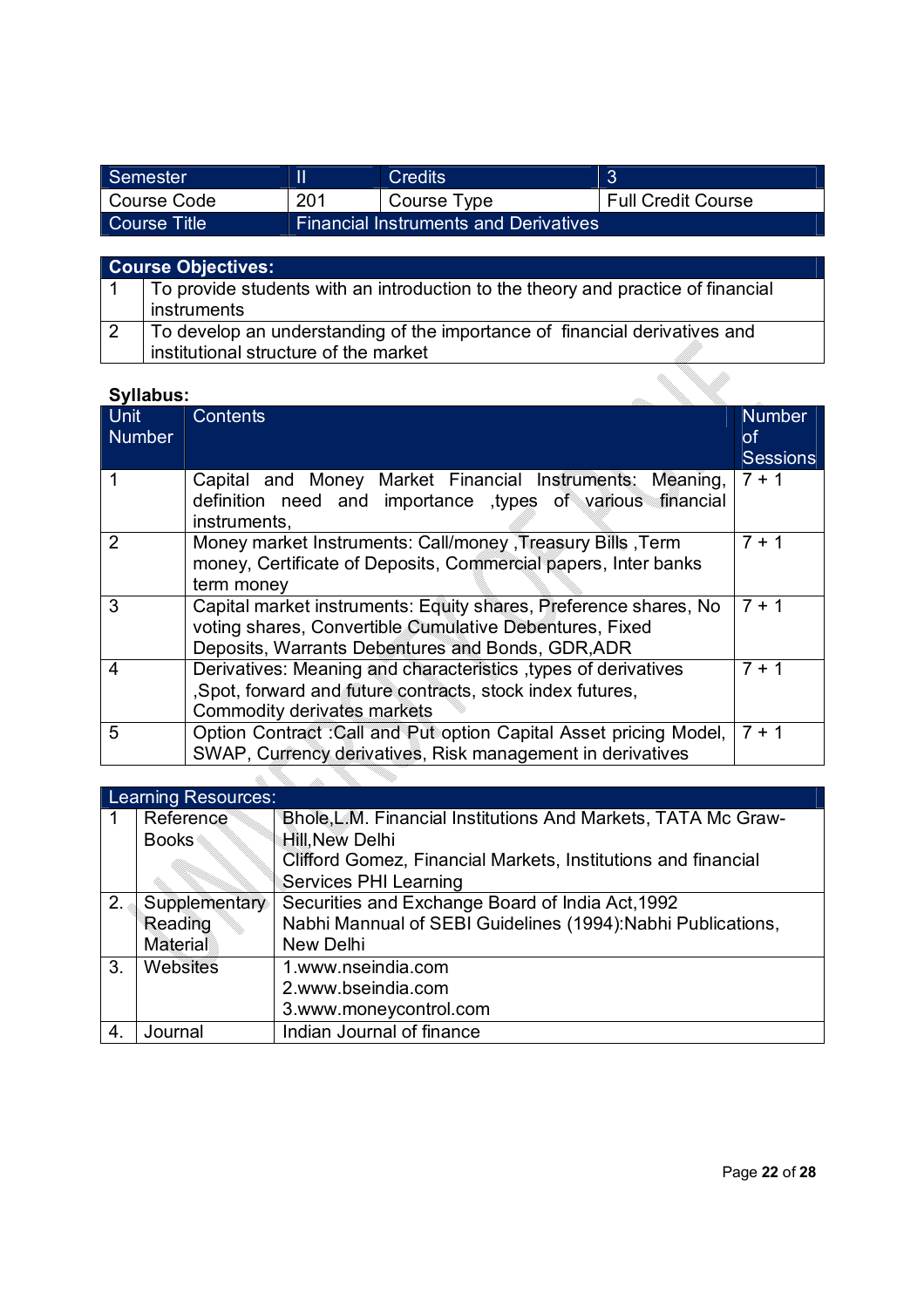| Semester     |     | Credits                                        |                           |
|--------------|-----|------------------------------------------------|---------------------------|
| Course Code  | 202 | Course Type                                    | <b>Full Credit Course</b> |
| Course Title |     | <b>Equity Research with Financial Modeling</b> |                           |

# **Course Objectives:**

| To introduce basic excel functions used in financial modelling. |
|-----------------------------------------------------------------|
| To provide in-depth knowledge of building a financial model.    |

3 To teach how to write an equity research report.

| <b>Syllabus:</b> |                                                                                                                                                                                                                                                                                                                                                                                                                                                                                                                            |                 |
|------------------|----------------------------------------------------------------------------------------------------------------------------------------------------------------------------------------------------------------------------------------------------------------------------------------------------------------------------------------------------------------------------------------------------------------------------------------------------------------------------------------------------------------------------|-----------------|
| <b>Unit</b>      | <b>Contents</b>                                                                                                                                                                                                                                                                                                                                                                                                                                                                                                            | <b>Number</b>   |
| <b>Number</b>    |                                                                                                                                                                                                                                                                                                                                                                                                                                                                                                                            | of              |
|                  |                                                                                                                                                                                                                                                                                                                                                                                                                                                                                                                            | <b>Sessions</b> |
| 1.               | Equity Research - concept, definition<br>Meaning of Equity Research - Fundamental Analysis, Technical<br>Analysis.<br>Fundamental analysis - Economy analysis, Industry Analysis,<br>Company Analysis, How to write an equity research report &<br>presentation of the report with recommendation?                                                                                                                                                                                                                         | $7 + 1$         |
| 2.               | Financial Modeling - Part 1 - Purpose and uses of financial<br>model, Introduction of excel functions commonly used in financial<br>modeling - lookup & references, Count, Dates, Sum, If statement<br>& its alternative, Financial functions, goal seek& macros,<br>scenario manager, Pivot table, linking workbooks, filtering /<br>sorting & creating charts                                                                                                                                                            | $7 + 1$         |
| 3.               | Financial Modeling - Part 2 - Introduction of financial modeling<br>design, Input all the financial data from the annual report of the<br>company, create a common-size statement and analysis of past<br>performance in excel, trend analysis, creating a sheet for ratio<br>calculation, creating input & forecast assumptions sheet, output &<br>report sheet, sensitivity analysis, Company Valuation - equity<br>stock valuation model - Discounted Cash Flow Method, Relative<br>valuation & Dividend Discount Model | $7 + 1$         |
| 4.               | Financial Modeling - Part 3 - data analysis of a company from<br>share market - Concept of oscillators and calculation of<br>oscillators from the data of 5 years prices, High, low, average<br>price<br>moving averages - simple, exponential, rate of change indicators<br>(ROC), relative strength index, (RSI), Moving average<br>convergence and divergence (MACD)                                                                                                                                                    | $7 + 1$         |
| 5.               | Technical analysis - understanding various charts, chart<br>patterns and decision making using charts                                                                                                                                                                                                                                                                                                                                                                                                                      | $7 + 1$         |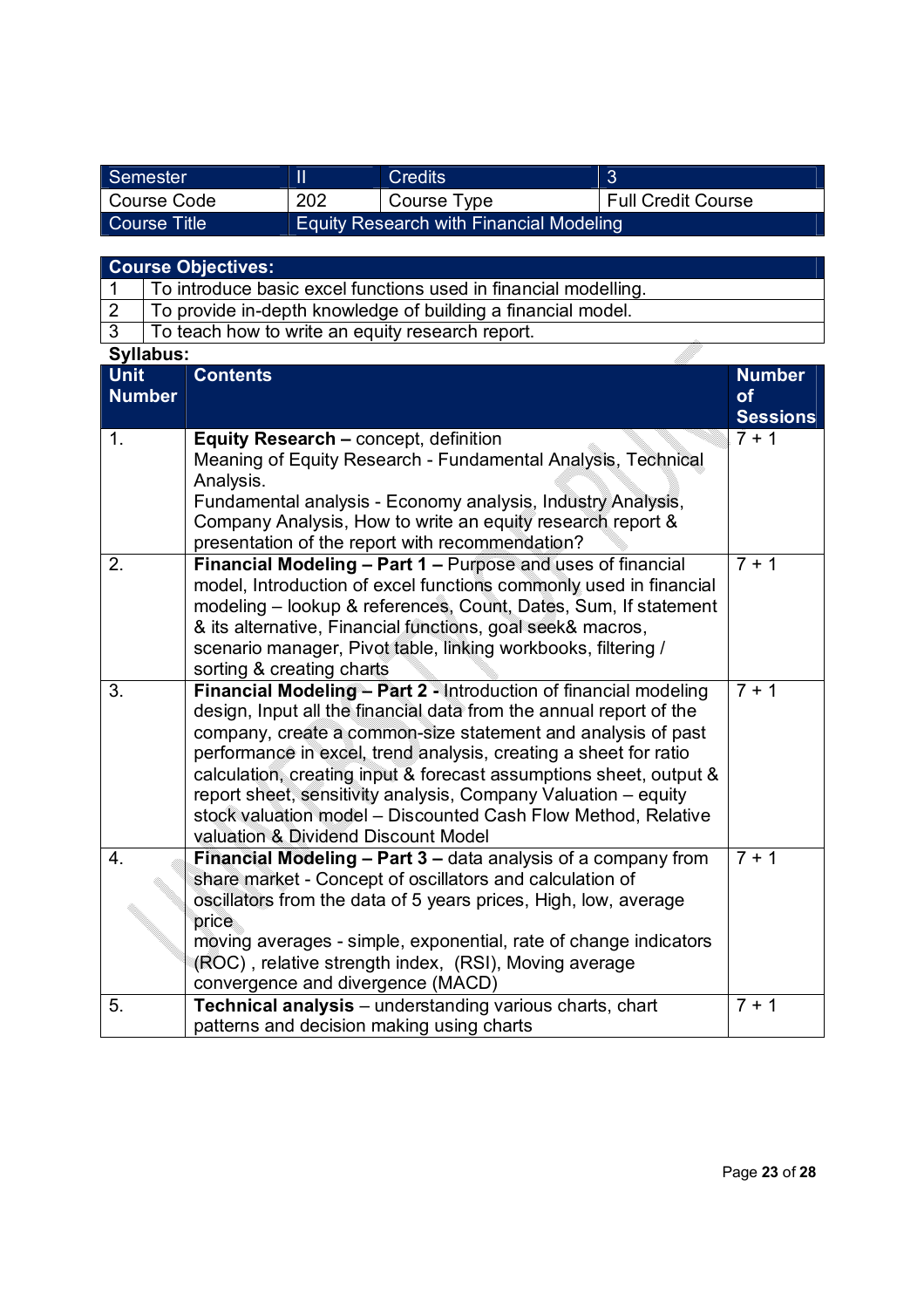|   | <b>Learning Resources:</b> |                                                                 |  |  |
|---|----------------------------|-----------------------------------------------------------------|--|--|
|   | <b>Text Books</b>          | 1. Mastering Financial Modelling in Excel - Alastair L. Day     |  |  |
|   |                            | 2. Valuation - AswathDamodaran                                  |  |  |
|   |                            | 3. Financial statement analysis - Gokul Sinha                   |  |  |
| 2 | Reference                  | 1. Corporate Finance - A valuation approach -Simon Z. Benninga, |  |  |
|   | <b>Books</b>               | Oded H. Sarig                                                   |  |  |
|   |                            | 2. Corporate valuation - A guide for managers and investor -    |  |  |
|   |                            | Philip R. Daves                                                 |  |  |
| 3 | Supplementary              | 1. Security Analysis and Portfolio Management - Fisher,         |  |  |
|   | Reading                    | Jordan                                                          |  |  |
|   | Material                   | 2. Equity Research report of various broking firms              |  |  |
|   |                            | 3. Use of databases from Capital market, ACE Equity, Crisil,    |  |  |
|   |                            | and Bloomberg                                                   |  |  |
| 4 | Websites                   | 1. www.moneycontrol.com                                         |  |  |
|   |                            | 2. www.nseindia.com                                             |  |  |
|   |                            | 3. www.bseindia.com                                             |  |  |
| 5 | Journals                   | Dalal Street Investment Journal                                 |  |  |
|   |                            | <b>Capital Markets</b>                                          |  |  |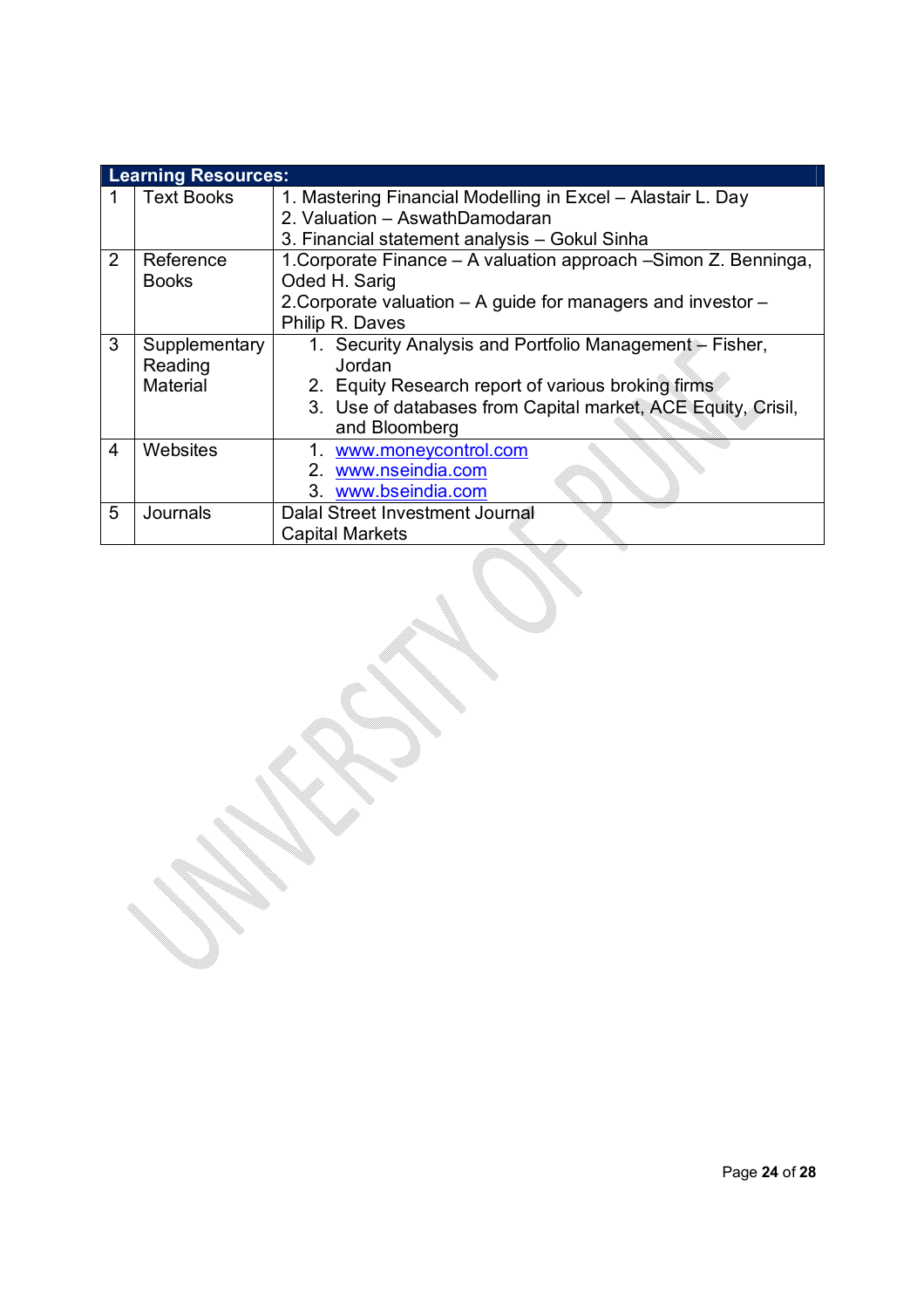| Semester     |     | <b>Credits</b>                  |                           |
|--------------|-----|---------------------------------|---------------------------|
| Course Code  | 203 | Course Type                     | <b>Full Credit Course</b> |
| Course Title |     | Wealth and Portfolio Management |                           |

| <b>Course Objectives:</b> |                                                                     |  |
|---------------------------|---------------------------------------------------------------------|--|
|                           | To understand the concept of Wealth                                 |  |
| $\overline{2}$            | To understand the concept of Portfolio Management                   |  |
| । २                       | To understand various tools and methods of evaluating the portfolio |  |

VI.

| <b>Syllabus:</b>        |                                                   |                |
|-------------------------|---------------------------------------------------|----------------|
| Unit                    | <b>Contents</b>                                   | <b>Numbe</b>   |
| <b>Numb</b>             |                                                   | r of           |
| er                      |                                                   | <b>Sessio</b>  |
|                         |                                                   | ns             |
| 1                       | INTRODUCTION TO WEALTH AND PORTFOLIO MANAGEMENT   | $7 + 1$        |
|                         | Meaning of wealth and Portfolio                   |                |
|                         | Phases of portfolio management                    |                |
|                         | evolution of portfolio management                 |                |
|                         | role of portfolio management                      |                |
| $\overline{2}$          | <b>MODELS AND THEORIES</b>                        | $7 + 1$        |
|                         | <b>Efficient Market Theory</b>                    | 2              |
|                         | Capital Asset Pricing Model (CAPM)                | $\overline{2}$ |
| 3                       | <b>PORTFOLIO ANALYSIS &amp; SELECTION</b>         | $7 + 1$        |
|                         | Expected return of portfolio, risk of a portfolio |                |
|                         | Diversification - a tool for reducing risk        |                |
|                         | portfolio having more than two securities         |                |
| $\overline{\mathbf{4}}$ | <b>PORTFOLIO REVISION</b>                         | $7 + 1$        |
|                         | Need for revision                                 |                |
|                         | Meaning of portfolio revision                     |                |
|                         | Constraints, strategies, plans for revision       |                |
| 5                       | PORTFOLIO EVALUATION                              | $7 + 1$        |
|                         | Need, meaning                                     |                |
|                         | Differential return, Decomposition of performance |                |

|               | <b>Learning Resources:</b> |                                                                                                                                                                                                                     |  |  |
|---------------|----------------------------|---------------------------------------------------------------------------------------------------------------------------------------------------------------------------------------------------------------------|--|--|
|               | Text <sup>®</sup>          | Portfolio Management : S Kevin,                                                                                                                                                                                     |  |  |
|               | <b>Books</b>               |                                                                                                                                                                                                                     |  |  |
| $\mathcal{P}$ | Reference<br><b>Books</b>  | Investments – An Introduction, Herbert B Mayo, Thomson South-Wester<br>Investment Management, V A Avadhani, Himalaya Publishing House<br>Security Analysis and Portfolio Management, Punithavathy Pandian,<br>Vikas |  |  |
|               |                            | Damodaran on Valuations, Ashwath Damodaran, Wiley                                                                                                                                                                   |  |  |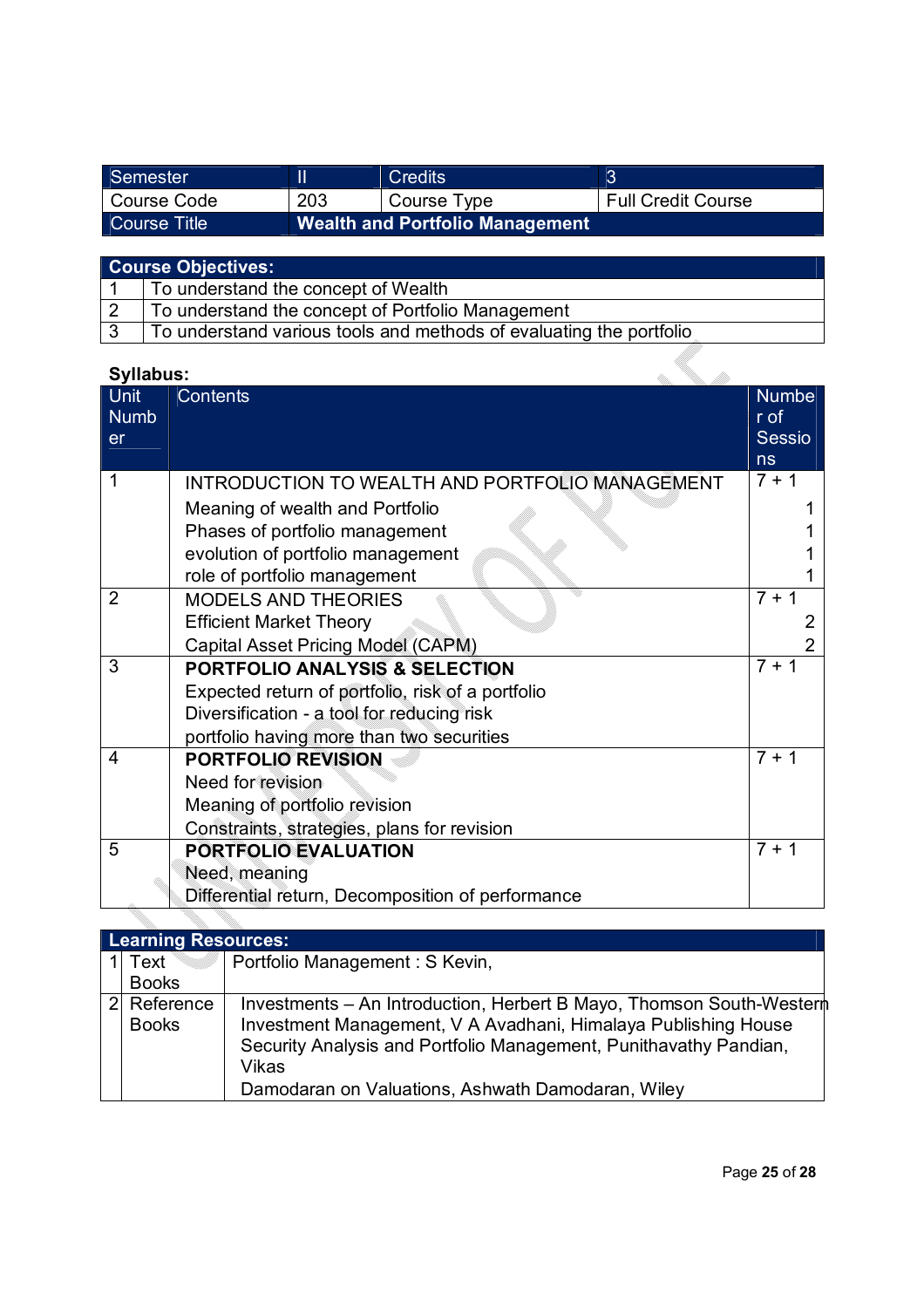|                |                              | Stock Exchanges, Investments and Derivatives, V Raghunathan,<br>PrabinaRajib, Tata McGraw Hill                                                                                                                                                    |
|----------------|------------------------------|---------------------------------------------------------------------------------------------------------------------------------------------------------------------------------------------------------------------------------------------------|
| 3              | Suppleme<br>ntary<br>Reading | <b>Financial Statement Analysis,</b><br>Security Analysis and Portfolio Management - Fisher, Jordan<br>Investments: Principles and concepts, Jones, Wiley                                                                                         |
|                | Material                     | Analysis of Investments & management of Portfolio, Reilly & Brown,<br>Cengage Learning                                                                                                                                                            |
|                |                              | Investment Management (Security Analysis and Portfolio management)<br>$-V$ K Bhalla                                                                                                                                                               |
|                |                              | Capital Markets and Dalal Street Magazine                                                                                                                                                                                                         |
| 4              | Websites                     | www.moneycontrol.com,<br>www.nseindia.com/education/content/education.htm, www.bseindia.com,<br>http://money.msn.com/, www.valueresearchonline.com/,<br>http://topics.bloomberg.com/india/                                                        |
| 5 <sup>1</sup> | Journals                     | Journal of Finance, Global Finance Journal, Journal of Property<br>Valuation and Investment, Review of Financial Economics, The Journal<br>of Private Equity, Journal of Property Valuation and Investment, Journal<br>of Financial Economics etc |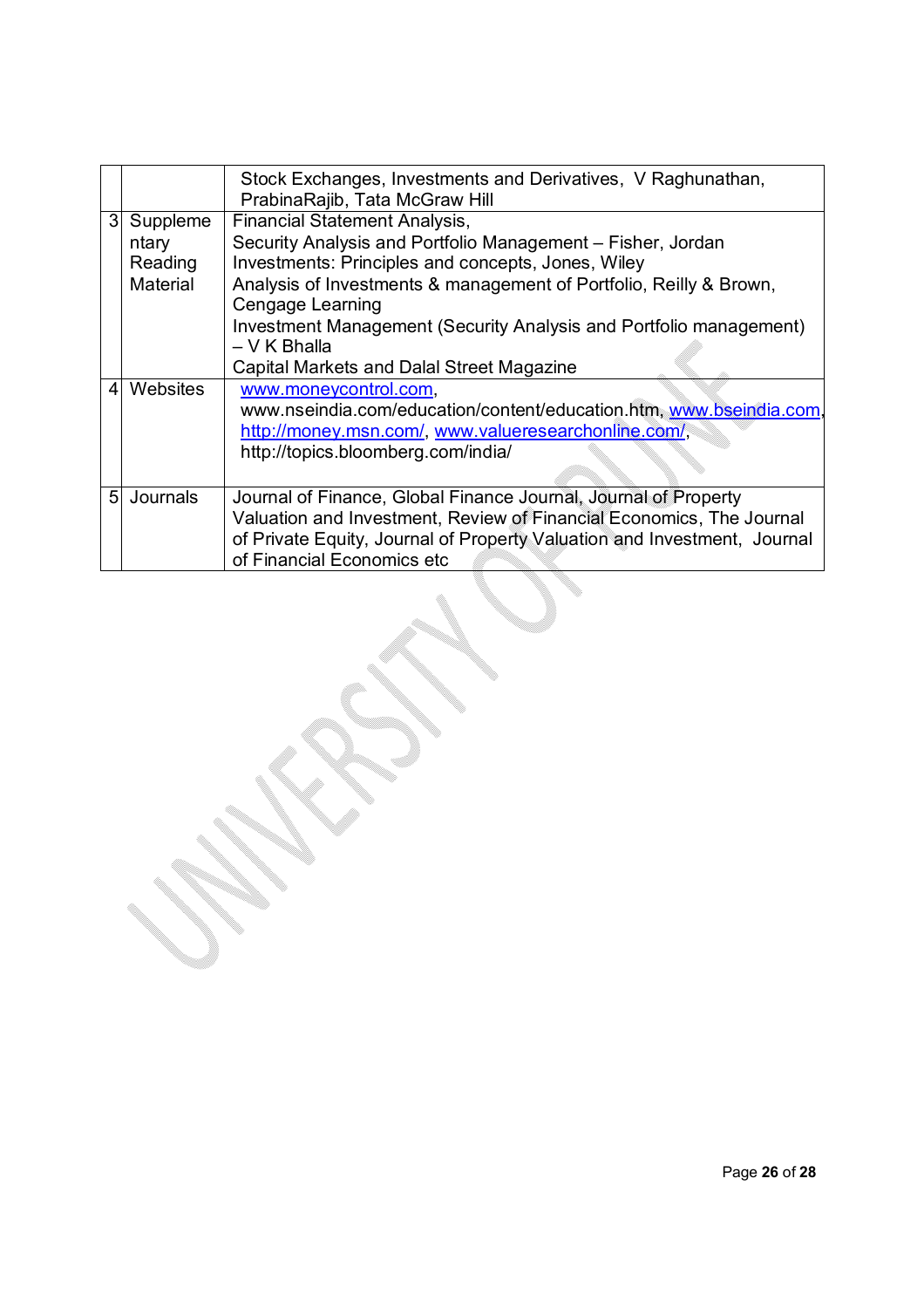| Semester     |     | Credits                     |                           |
|--------------|-----|-----------------------------|---------------------------|
| Course Code  | 204 | Course Type                 | <b>Full Credit Course</b> |
| Course Title |     | Risk & Insurance Management |                           |

| <b>Course Objectives:</b> |                                                             |  |
|---------------------------|-------------------------------------------------------------|--|
|                           | To introduce basic of insurance                             |  |
|                           | To provide in-depth knowledge risk management and insurance |  |
|                           | To teach how to interpret the risk factors in insurance     |  |

| Syllabus:                                           |                                                                               |                 |  |  |  |
|-----------------------------------------------------|-------------------------------------------------------------------------------|-----------------|--|--|--|
| Unit                                                | <b>Contents</b>                                                               | <b>Number</b>   |  |  |  |
| <b>Number</b>                                       |                                                                               | <b>of</b>       |  |  |  |
|                                                     |                                                                               | <b>Sessions</b> |  |  |  |
| $\mathbf 1$                                         | <b>INSURANCE COMPANIES</b>                                                    | $7 + 1$         |  |  |  |
|                                                     | Insurance-Definition and concept                                              |                 |  |  |  |
|                                                     | Loss, chance of Loss, Peril, Hazard and Proximate Cause                       |                 |  |  |  |
|                                                     | Types of insurance companies                                                  |                 |  |  |  |
|                                                     | Other legal forms of Insurance Companies                                      |                 |  |  |  |
| $\overline{2}$                                      | <b>INSURANCE REGULATION</b>                                                   | $7 + 1$         |  |  |  |
|                                                     | Insurance Regulatory Act 2000 (India)                                         |                 |  |  |  |
|                                                     | Insurance Regulatory and Development Authority                                |                 |  |  |  |
| 3                                                   | <b>INSURANCE PRICING</b>                                                      | $7 + 1$         |  |  |  |
|                                                     | Pricing objective                                                             |                 |  |  |  |
|                                                     | <b>Types of Rating</b>                                                        |                 |  |  |  |
|                                                     | Rating consideration                                                          |                 |  |  |  |
|                                                     | Rate making in General Insurance                                              |                 |  |  |  |
| $\overline{4}$                                      | <b>RISK MANAGEMENT</b>                                                        | $7 + 1$         |  |  |  |
|                                                     | Risk management function                                                      |                 |  |  |  |
|                                                     | Risk management process                                                       |                 |  |  |  |
|                                                     | Risk management in Insurance companies                                        |                 |  |  |  |
|                                                     | Evaluation of risk in Insurance Services                                      |                 |  |  |  |
| 5                                                   | THE INSURANCE MARKET: THE ECONOMIC PROBLEM                                    | $7 + 1$         |  |  |  |
|                                                     | Economic Theory- Supply And Demand, Historic Problems                         |                 |  |  |  |
| The Insurance Consumer-Consumer's choices, Company, |                                                                               |                 |  |  |  |
|                                                     | Agent or Broker, Policy, Amount and Price                                     |                 |  |  |  |
|                                                     | Consumer Protection: the role of courts, the law and                          |                 |  |  |  |
|                                                     | insurance commissioners.                                                      |                 |  |  |  |
| <b>Reference Books:</b>                             |                                                                               |                 |  |  |  |
| 1                                                   | Risk Management and Insurance, Author: Mark. S. Dorfman, Publisher:           |                 |  |  |  |
|                                                     | Eastern Economy Edition, PHI Learning Private Ltd                             |                 |  |  |  |
| $\overline{2}$                                      | Indian Insurance Industry-Transition and Prospects, Author- D. C. Shrivastav, |                 |  |  |  |
|                                                     | Shashank SrivastavPublisher: New Centaury Publication                         |                 |  |  |  |
| $\overline{3}$                                      | The Insurance Regulatory and Development Authority Act                        |                 |  |  |  |
|                                                     | <b>LAW COMMISSION OF INDIA</b>                                                |                 |  |  |  |